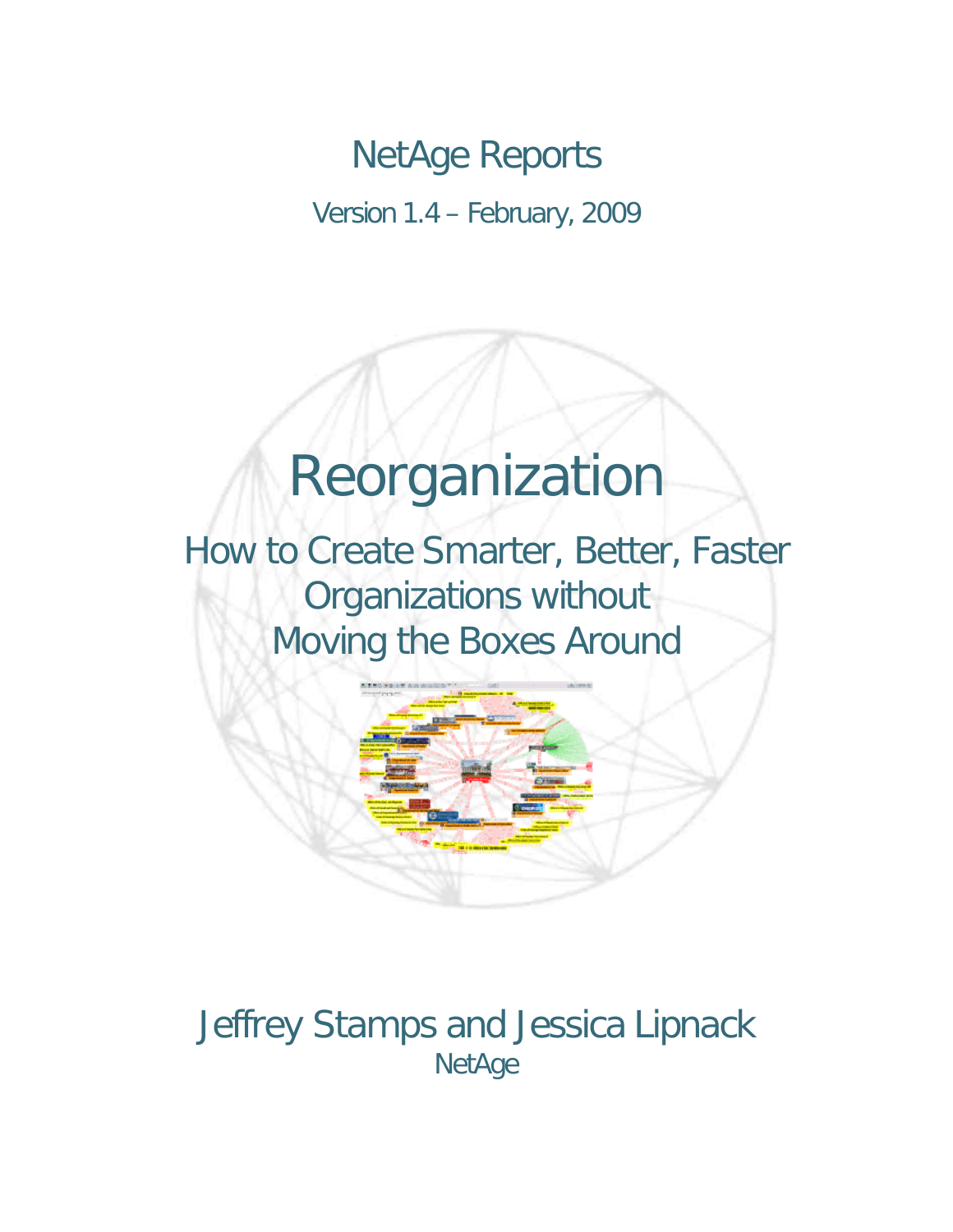

NetAge Reports are white papers that bring [our network expertise](http://www.netage.com/index.html) to bear on the enveloping global crisis and on how more networked organizations lead to people finding better solutions to their enterprises' challenges more quickly. This report focuses on reorganization, which is now underway everywhere. It points out the opportunity this moment presents for improving performance, reducing costs, and addressing pressing new problems while minimizing the traditional means of restructuring, known as "physical reorganization."

*Done well, reorganization is a low-cost, high-yield performance improvement strategy.* 

We propose four interrelated actions, each with its own benefits that lead to smarter and more sustainable reorganization:

1st*,* **visualize** in order to see the whole organization as it is and how it might be;

2nd*,* **analyze** the organization's positions to identify "hotspots" and reveal unexpected patterns ingrained in the system;

 $3<sup>rd</sup>$ , **apply principles** to better fit the organization's purpose and hierarchy's need to both communicate faster and make more complex decisions; and

4th, **reorganize virtually**, by quickly and intelligently drawing lines where none existed before, reorganizing physically only where necessary.

To illustrate what we're talking about, we've compiled an organization chart of the Executive Branch of the US government, mapping 715 of the most senior positions. You can view the chart live in your browser by clicking on this link: [US](http://www.netage.com/economics/publish/USGov.html)  [Government Map.](http://www.netage.com/economics/publish/USGov.html) In situations like the government, where adding, deleting, moving, and merging boxes of the existing organization is extremely difficult, virtual reorganization becomes the means to adapt to changing needs and respond quickly to crisis. All you need is a good reason to connect the existing boxes into new configurations.

The virtual reorganization strategies that we describe here are:

- 1. Implement e-Government, Externally and Internally
- 2. Institute Coordinating Councils and Communities of Practice
- 3. Stimulate Collaboration with Virtual Teams of Leaders

*Background: Jeffrey Stamps and Jessica Lipnack are management consultants with 30 years of experience working on networks, collaboration, and building trust with organizations around the world. Co-authors of six books, including*  Networking*,* The Age of the Network*, and* Virtual Teams*, we've been online since 1979 and on the web at www.netage.com since 1994.*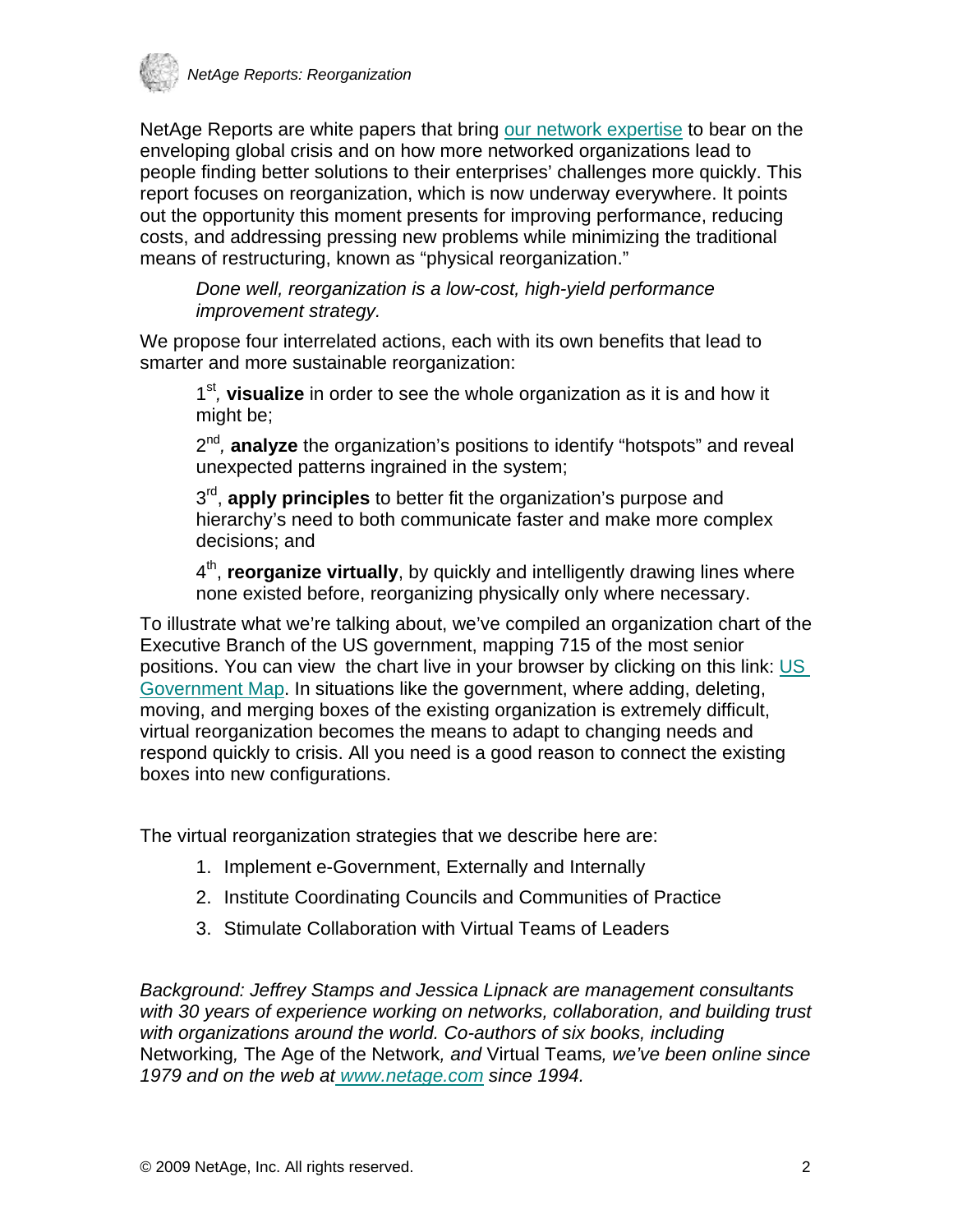

### **Table of Contents**

| Preliminary Analysis of Senior Government Hierarchy  16 |  |  |
|---------------------------------------------------------|--|--|
|                                                         |  |  |
|                                                         |  |  |
|                                                         |  |  |
|                                                         |  |  |
|                                                         |  |  |
|                                                         |  |  |
|                                                         |  |  |
|                                                         |  |  |
|                                                         |  |  |
|                                                         |  |  |
|                                                         |  |  |
|                                                         |  |  |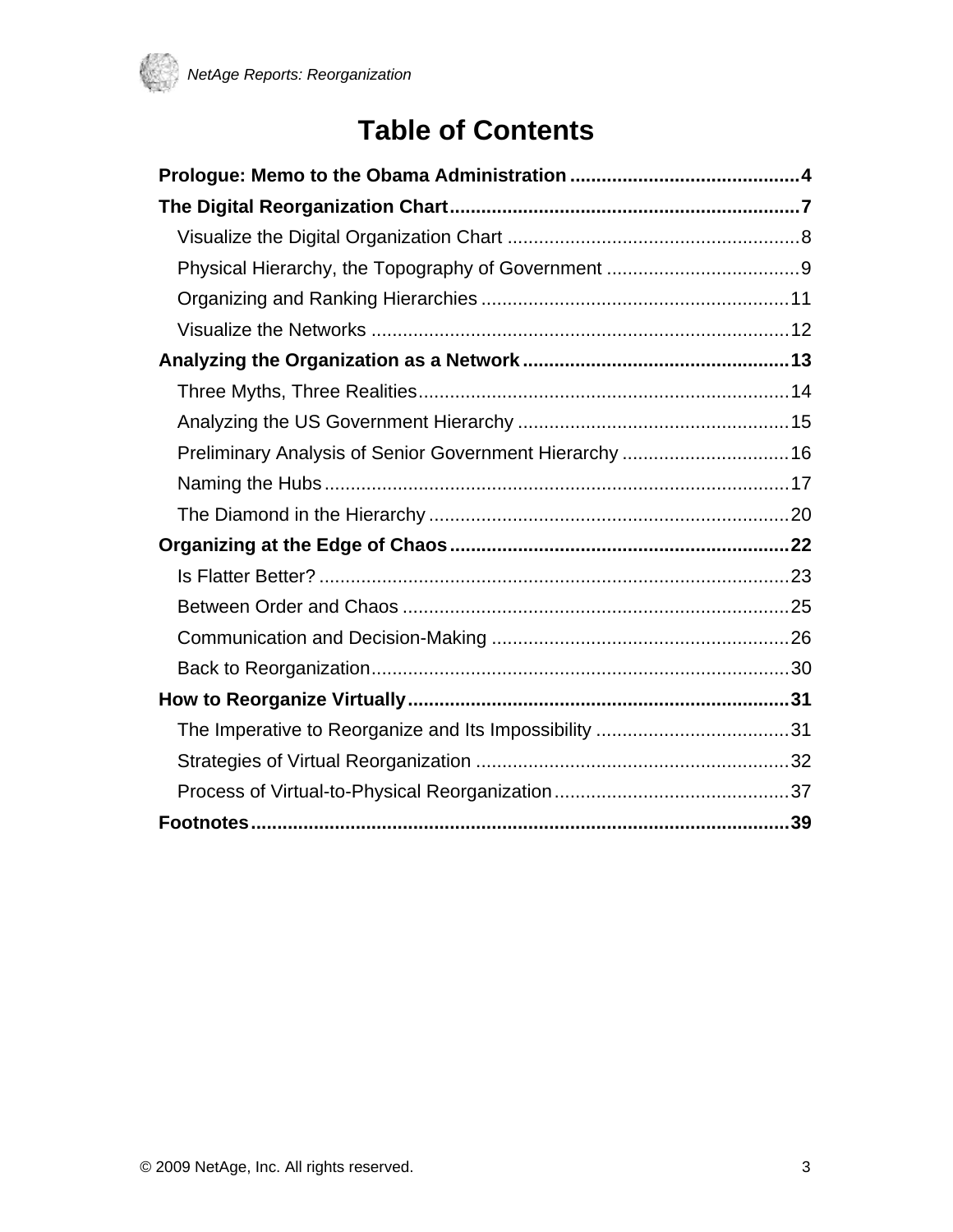<span id="page-3-0"></span>

### **Prologue: Memo to the Obama Administration**

We recommend creating a "digital organization chart" of the US government, publicly available and online, that maps the Executive Office of the President, Cabinet Departments, and independent federal agencies. Such a map would extend down through every sub-organization to each position, identifying office holders, position titles, locations, and links to other critical information and affiliations.

An accurate organizational map will improve understanding inside and outside government; provide transparency and trust; and guide reorganization for improving performance, reducing costs, and addressing pressing issues.

**TO**: Obama Administration **FROM**: Jeffrey Stamps and Jessica Lipnack **SUBJECT**: Digital Organization Chart for US Government

#### *What We Recommend***:**

Create a publicly available, online "*digital organization chart.*" The chart maps every position in the government, beginning with the President and extending all the way down from the Executive Office and Cabinet Departments to the lowest positions. In effect, every office and its current occupant become visible online, indicating how they connect to all the rest. As a public service, we have started a

first draft of the Executive Branch, mapping top down (Figure 1a; also se[e](http://www.netage.com/economics/publish/USGov.html) our browser-based [dynamic US Gov](http://www.netage.com/economics/publish/USGov.html) map).

*Why This Is Important:* As a practical matter, transparency requires revealing both specific detail and overall context. The US government is so vast that people who've worked in it for decades still don't



Figure 1a: Executive Branch Org Chart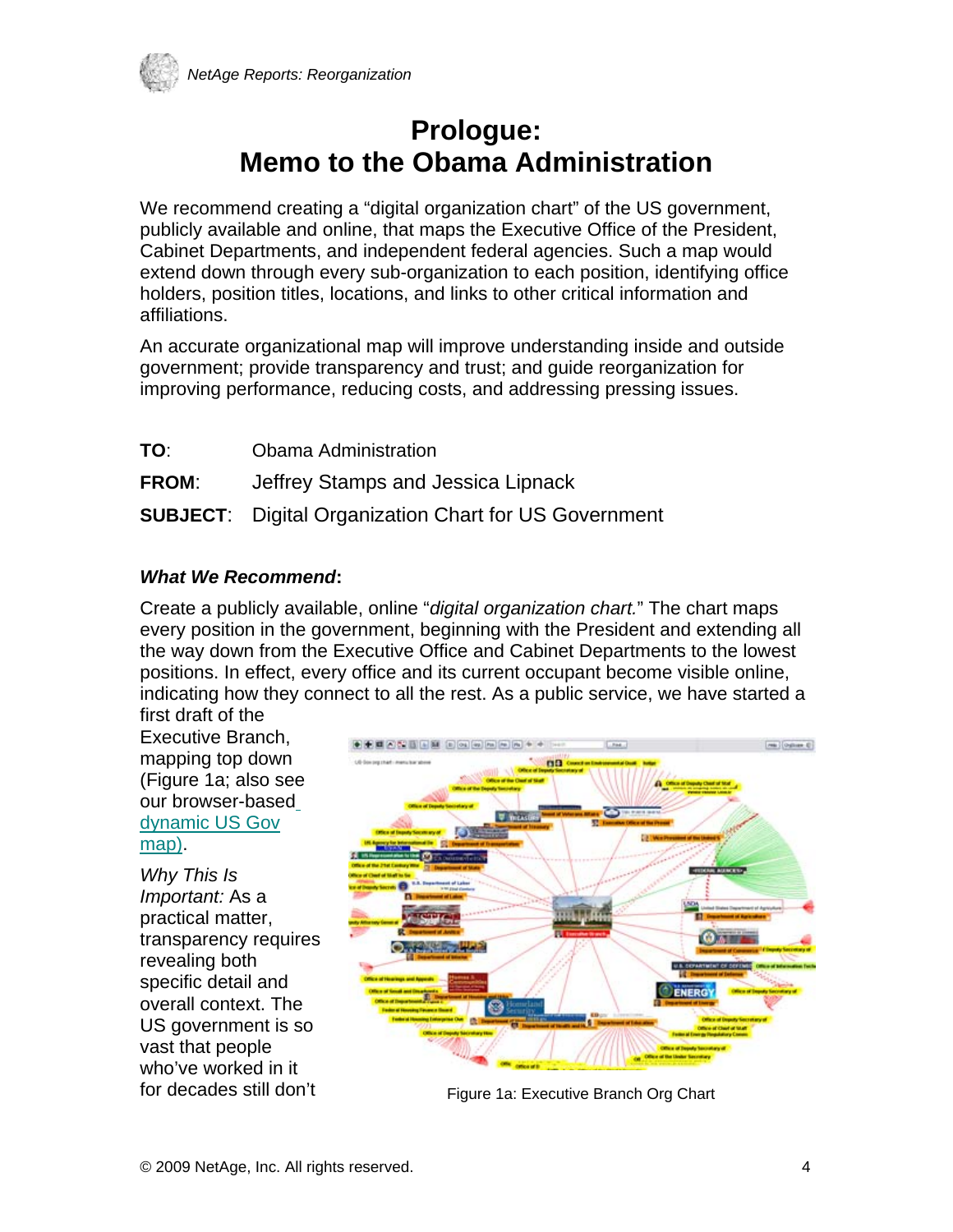

understand how it works. We believe that "Google for Government" (e.g., [www.USAspending.gov](http://www.usaspending.gov/)) with its searchable databases of funding and policymaking documents are critical first steps but they're not enough. For real transparency in the highly-connected, complex  $21<sup>st</sup>$  century, we need maps clear interconnected "roadmaps" to our very complicated government. Searches pinpoint detail but, without connections among specific bits of information, the context remains invisible or at least heavily shrouded.

We propose combining dynamic maps of the *entire* government within an interconnected, comprehensive picture of the whole. Such a "digital org chart" can identify who's in which position, what that position is responsible for, how much money is in its budget, and where that money goes—along with how all the pieces fit together. Of course, classified information and organizations, for security reasons will not appear on public web maps, but the same approach to support cross-agency cooperation can be used within the security zones.

Why does mapping our government matter? With a visible, shareable picture of our common organizational whole, we can rebuild trust, hold one another accountable, and have the ability to bring more minds to bear in service of finding solutions.

*How We Started This:* Over the past five years (and originally with the help of a long-term client, Royal Dutch Shell), we developed [OrgScope](http://www.netage.com/orgscope/index.html), software that maps networks, including formal ones like organizational hierarchies. Think of it as organizational topography that allows you to visualize and navigate as you can with Google Earth. Onto that base, you can add layers of detail and connections. Our first such maps were of Shell's European Exploration and Production unit, which we wrote about in a general way in "[The Virtual,](http://www.netage.com/pub/articles/articles%20-%20new/Virtual%20Networked%20Org_pg-proof.pdf)  [Networked Organization: How One Company Became Transparent](http://www.netage.com/pub/articles/articles%20-%20new/Virtual%20Networked%20Org_pg-proof.pdf)," a chapter in a longer book on virtual teams. Subsequently, we've used OrgScope to sketch a [network map of the Boston healthcare](http://www.netage.com/healthcare/index.html) system, the Army's [Combined Arms](http://usacac.army.mil/cac2/cac-k/index.asp)  [Center Knowledge](http://usacac.army.mil/cac2/cac-k/index.asp) unit at Fort Leavenworth, and a number of other private organizations.

**TARP in OrgScope:** Shortly after the Troubled Assets Rescue Program was put in place, we began to track, as a public service, the Office of Financial Stability, mapping both its internal organization and its disbursements. For example, as consulting contracts are let, we attach them to the OFS structure; as transactions are made, we enter the names of recipients and the network of grows.

To map TARP, and then later rescue efforts, we used publicly available sources such as the org chart of the Treasury Department. To that, we linked its press releases, contracts to awardees as published on its site, and media reports. As the crisis continued and rescue programs proliferated (up to \$3 trillion in spending and \$8.5 trillion in commitments by the end of 2008), we created additional links. We've been publishing all of this to our website section on "[Economic Crisis"](http://www.netage.com/economics/index-finCrisis.html) and blogging about it [here](http://endlessknots.netage.com/endlessknots/office_of_financial_stability/). This is an example of a network "layer" on top of the hierarchical "topography" (click on this link to run the map that includes the "[Economic Rescue Network"](http://www.netage.com/economics/publish/USGov-rescue.html))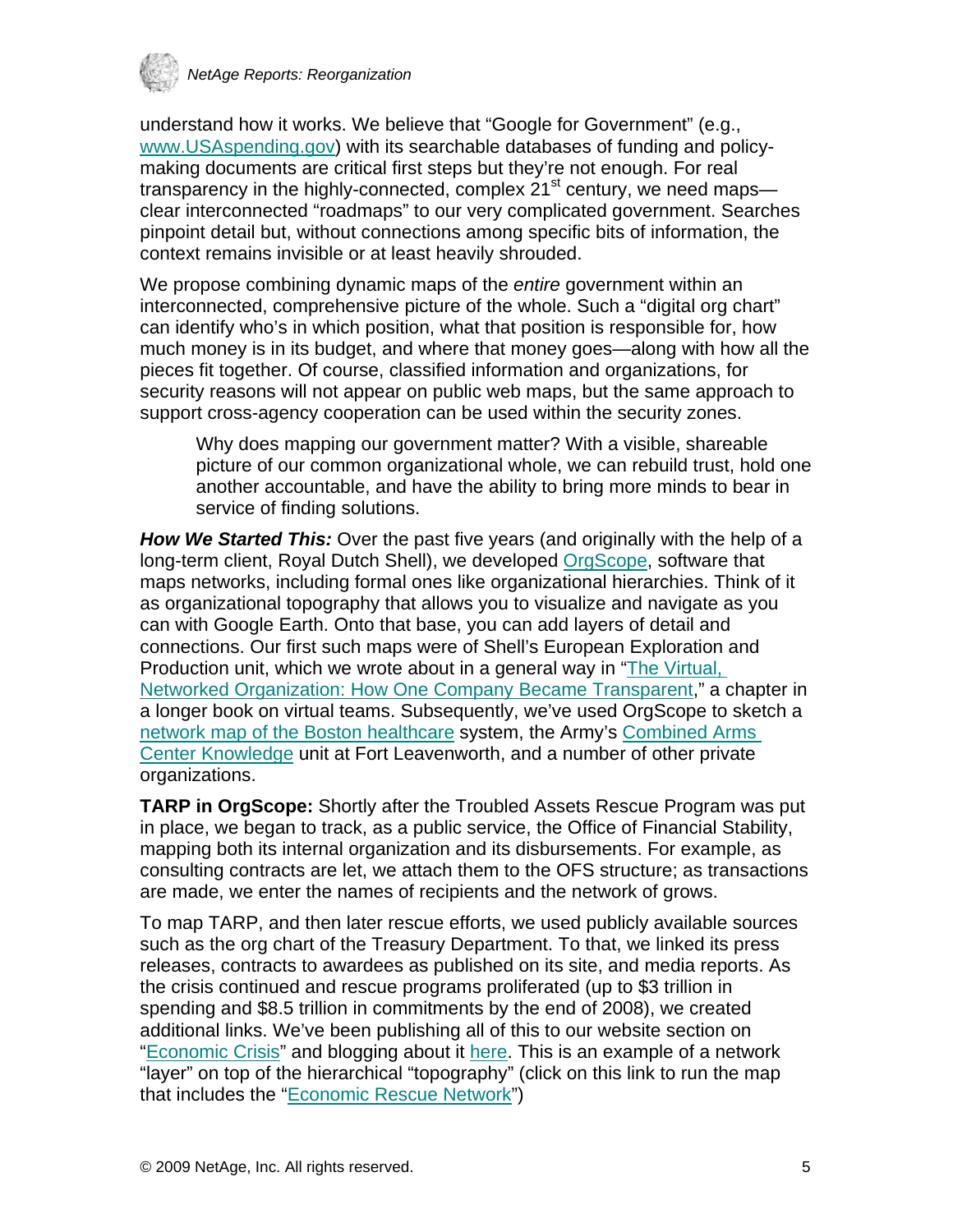

*How to Map the Obama Administration:* Since November 4, 2008, we've been plugging in the new Administration's staff appointees and cabinet nominees, along with the top-level org charts of those departments. Here's a snapshot of the [US Gov map,](http://www.netage.com/economics/publish/USGov.html) with the completed table of people nominated to cabinet-level positions (Figure 1b).

It's not that difficult to build on our initial attempts and create an open network map of government. At the top, departmental org charts, which now are all in disconnected pieces within agencies, detail a few thousand positions. With comparatively few relevant lines, it's easy to



Figure 1b: Executive Branch Org Chart with People

connect them. Then just add two million more positions.

Although it sounds like a monumental job to construct this "digital org chart of the US government," our experience working with the commercial and military sectors indicates that most of the information needed is just sitting there in federal financial systems. The Office of Management and Budget, headed by Peter Orszag, has the budgets and headcount for each agency and sub-agency, likely with detail down to the level of every job. Such information also presumably lies in the many human resource and information technology systems that run the government payroll and cut the checks. Hooking the whole thing together is mostly a one-time expense of time and IT resources. Similarly, the process that refreshes the basic data is relatively straightforward.

**Benefits:** For new leaders, a comprehensive view of their entire department provides immediate and invaluable insight into the organization. Responsible change begins with an accurate view of the "as-is" organization of government.

We can complement a top-down mapping with a bottoms-up approach by following the money we already spend. Start with the OMB spending database to reverse-engineer the underlying organizational network and its budgetary impact along the lines of the economic rescue network idea described above. Each government award/grant/deal has been generated by some front-line team with a supervisor who reports to someone who reports to someone in a chain up to the Secretary of Something, an agency like HHS, Homeland Security, or Defense.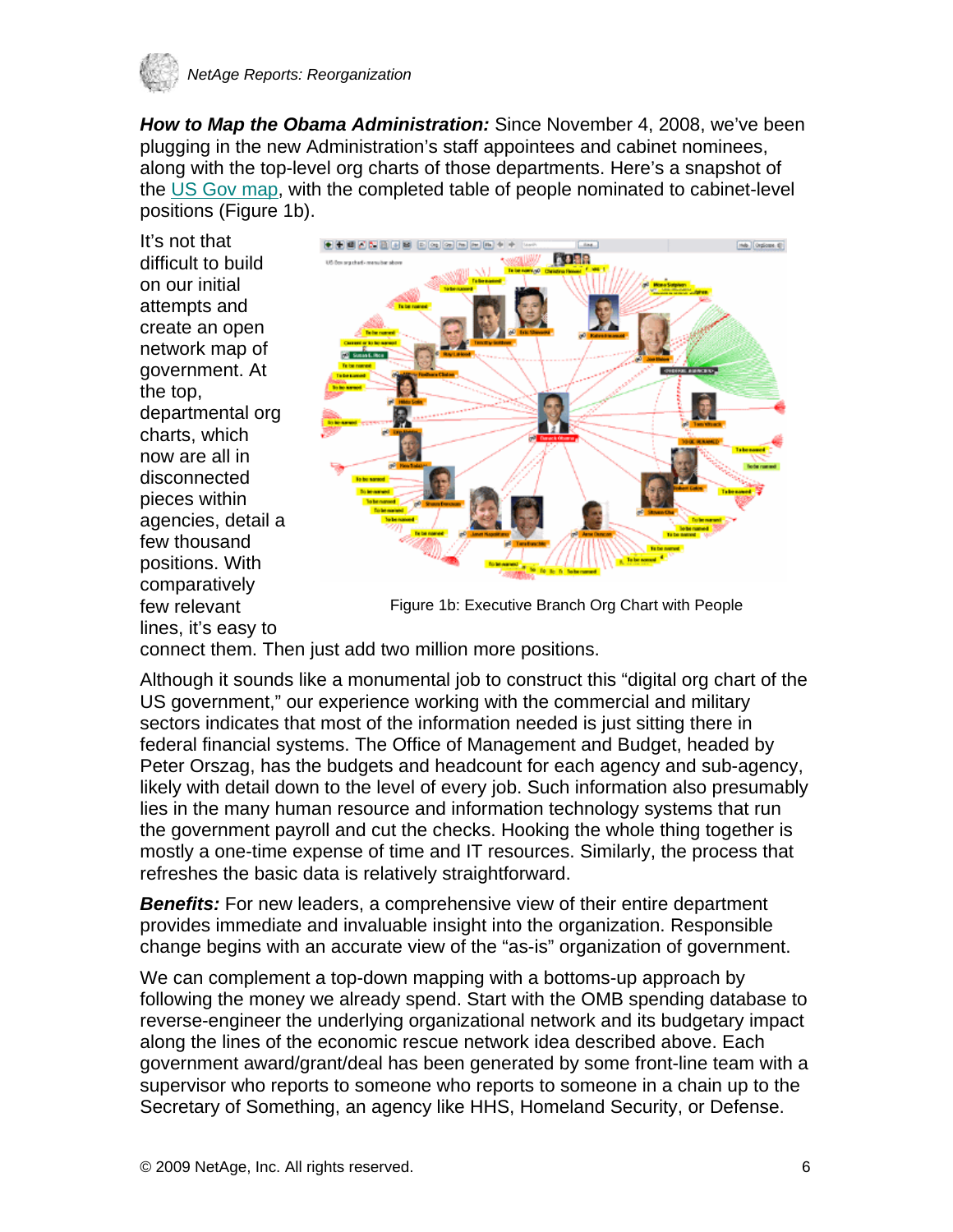<span id="page-6-0"></span>

Track the money up the reporting chains of jobs and you map much of the federal bureaucracy—and spending—from the bottom up. The result is a single, navigable network of government agencies with links to where our precious annual trillions are spent.

By mapping the government network top-down and bottom-up, everyone can see the same thing. What we can see we can understand, use, and change in an open, adaptive fashion.

We just need to connect the dots and much becomes clear. When our public organizations are open and visible, they provide the basis for rebuilding trust priority one for enabling all the hard stuff to come. People in government are more likely to act responsibly when the results of their work are visible to all, not just to their supervisors.

Finally, with a shared view of the whole, we naturally engage many more minds. Truly, in the face of such monumental complexity as this moment presents, the whole is smarter than any of us individually.

### **The Digital Reorganization Chart**

They were words you don't soon forget. "Bureaucracy has committed murder here in the greater New Orleans area," Aaron Broussard told Meet the Press's Tim Russert a few weeks after Hurricane Katrina devastated the Gulf coast. The president of Jefferson Parish, Louisiana, Broussard sobbed on national television as he recounted his mother's drowning in a nursing home because, after five days of promises, no one rescued her or the other residents.

The catastrophic failure of government at all levels that Katrina left in its wake has become the emblem of systemic collapse and functional incompetence. It sharply underscores the need for large-scale reorganization. Poor organization carries great risks: it can lead to poor results, the inability to adapt to change, chronic proneness to instability, and, in some cases, complete collapse.

Good organization designs offer largely untapped resources for productivity that are keys to unlocking performance potential trapped in the structures of our big hierarchy-bureaucracies. At a time when the web is nearly ubiquitous—as is information technology in general—organizations have the capacity to reorganize in ways that lead to their being collectively smarter, better, and faster in meeting challenges and seizing opportunities in the tumult of change.

*Virtual reorganization is a low-cost, high-yield performance improvement strategy.* 

Today we're witnessing a global economic Katrina, unfolding in the continuing news of catastrophic failure of financial organizations around the world. Here in the US, at the epicenter of the crisis, parts of the federal government—such as the Treasury department, the SEC, and the Federal Reserve—are as implicated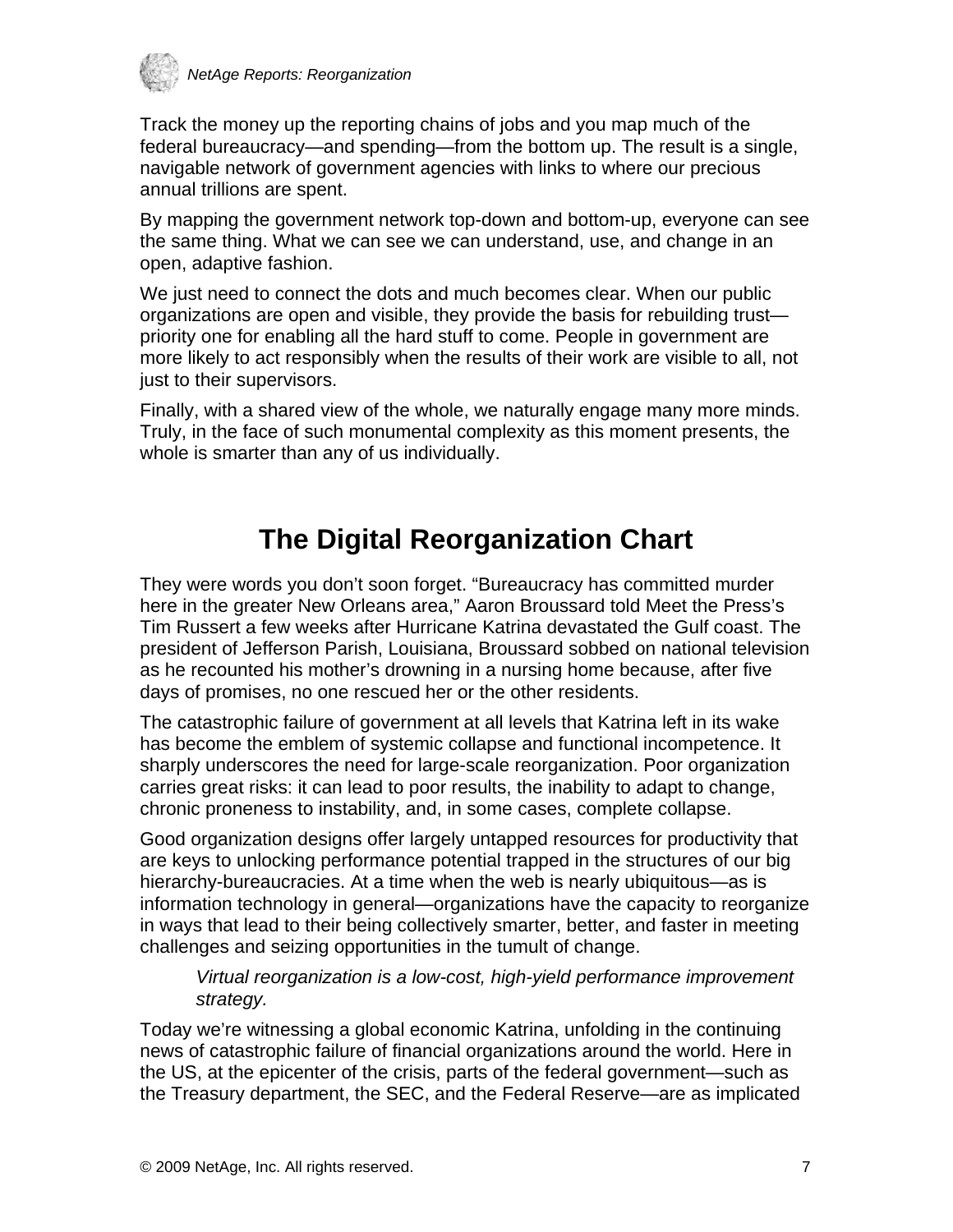<span id="page-7-0"></span>

as public sector institutions—like Fannie Mae and Freddie Mac—as are commercial enterprises—Bear Stearns, Lehman Brothers, AIG, Madoff, and the banks in general, just to name a few.

The collapse of so many institutions at the same time screams out for reorganization, now unavoidable and now underway in all sectors. But before you whip out your organization chart and start crossing off boxes or stripping out layers, you would be well advised to remember this: simplistic reorganization often makes things worse.

After years of study of enterprises in many sectors, with varying missions, and of widely-divergent imperatives, we've developed an approach to smart reorganization. We recommend three interrelated actions, each with its own benefits that lead to smart and sustainable reorganization: visualize, analyze, and reorganize, both physically and virtually.

### **Visualize the Digital Organization Chart**

To start the process of smart reorganization, first the enterprise needs an accurate picture of itself. Ask anyone in an organization for its org chart and typically you're handed a piece of paper—or sent to a website—with a box-andwire diagram showing a few dozen positions. Whether the organization in question has fifty employees or 50,000, the charts generally look the same—and the request for one rarely, if ever, produces an accurate map of the whole thing.

What this means is that the vast majority of people in control are running organizations whose true size, shape, and structure they never really see. Thus, the initial act is to create and maintain an accurate digitized organization chart that represents the entire reporting structure, one that is visible, navigable, and analyzable (see [live example](http://www.netage.com/economics/publish/USGov.html)). With such a chart in hand, the organization then can:

- Publish public versions to the web so that anyone can access the map, leading to improved transparency, trust, and cross-organization collaboration;
- Overlay reporting relationships with additional matrix, team, process, and information connections that intersect positions regardless of who holds them, making for more cohesive, better "networked" organizations and providing greater insight into the complexity of each job;
- Attach missions, goals, and budgets to each organizational unit, making purposes and resource allocations visible; and
- Link public data related to each position, including physical location, wiki pages, websites, physical and virtual contact information.

#### **Analyze the Organization as a Network**

Simultaneously, analyze the map of the organization's reporting structure using simple tools from network management science. Even rudimentary analysis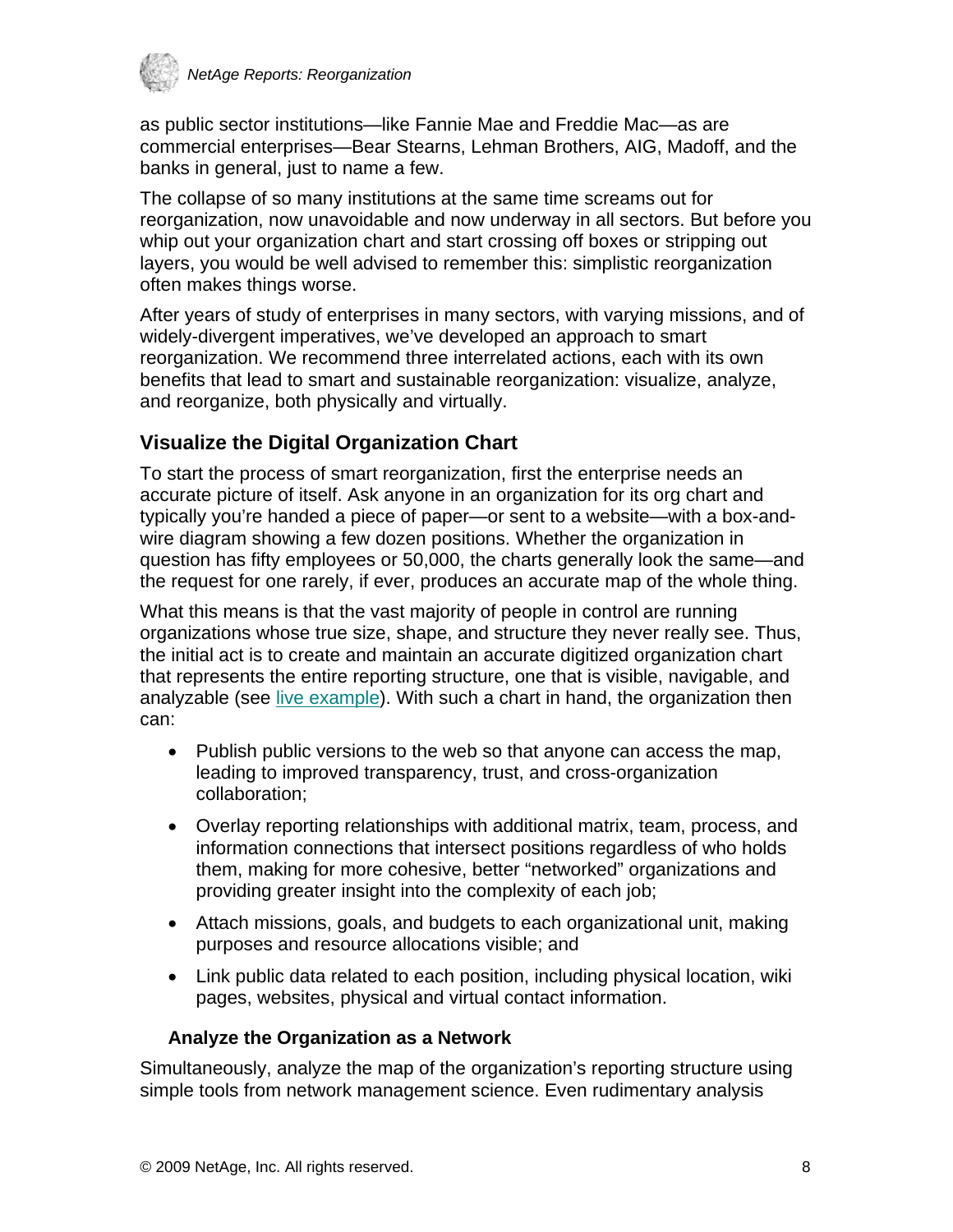<span id="page-8-0"></span>

allows an organization to quickly determine the management load of each position, pinpointing which jobs have the most potential for performance improvement and which are at greatest risk for burnout. With these results in hand, management is then in a position to:

- Better match people to the requirements of each position and understand its impact on the organization as a whole;
- Design internal communication strategies that allow leaders to reach everyone very quickly with key messages and information, thus avoiding the traditional communication cascade that is prone to message distortion;
- Craft individual development plans that reflect people's true leadership responsibilities;
- Allocate HR and IT resources to support those with the greatest need and potential to contribute to overall organizational improvement;

#### **Virtual Reorganization to be Smarter, Better, Faster**

From the beginning of the mapping process, the development of org charts at all levels itself engages discussion about the purposes, roles, relationships that touch each executive, supervisory, and staff position along with their associated organizations. In many cases, this will naturally stimulate local improvements and sets the stage for cross-organizational reorganization using both physical and virtual strategies. With transparency, organizations can:

- Develop issue-based coordination councils and task forces that connect the fixed positional boxes in new configurations to meet reorganization goals;
- Support cross-organizational collaboration with virtual teams of leaders and make the network of teams visible for better end-to-end results;
- Experiment with different designs to see how the analytic metrics affect communication and decision-making capability;
- Grow communities of practice to engage the wisdom and leadership of everyone in the organization; and
- Use the "reorganized" map to help people understand the changes and gain a view of the organization as a whole, thus enabling them to make better local decisions that fit the global purpose.

### **Physical Hierarchy, the Topography of Government**

Regardless of the organizational design or reorganization strategy, it is important, as we said above, to first establish a realistic depiction of the "physical" organization, to get an accurate chart of its topography. This is the starting point for a "digital organization chart."

Put on "network glasses" and you can see the hierarchy as just a special case of a network, replete with nodes (positions) and links (relationships). Hierarchy's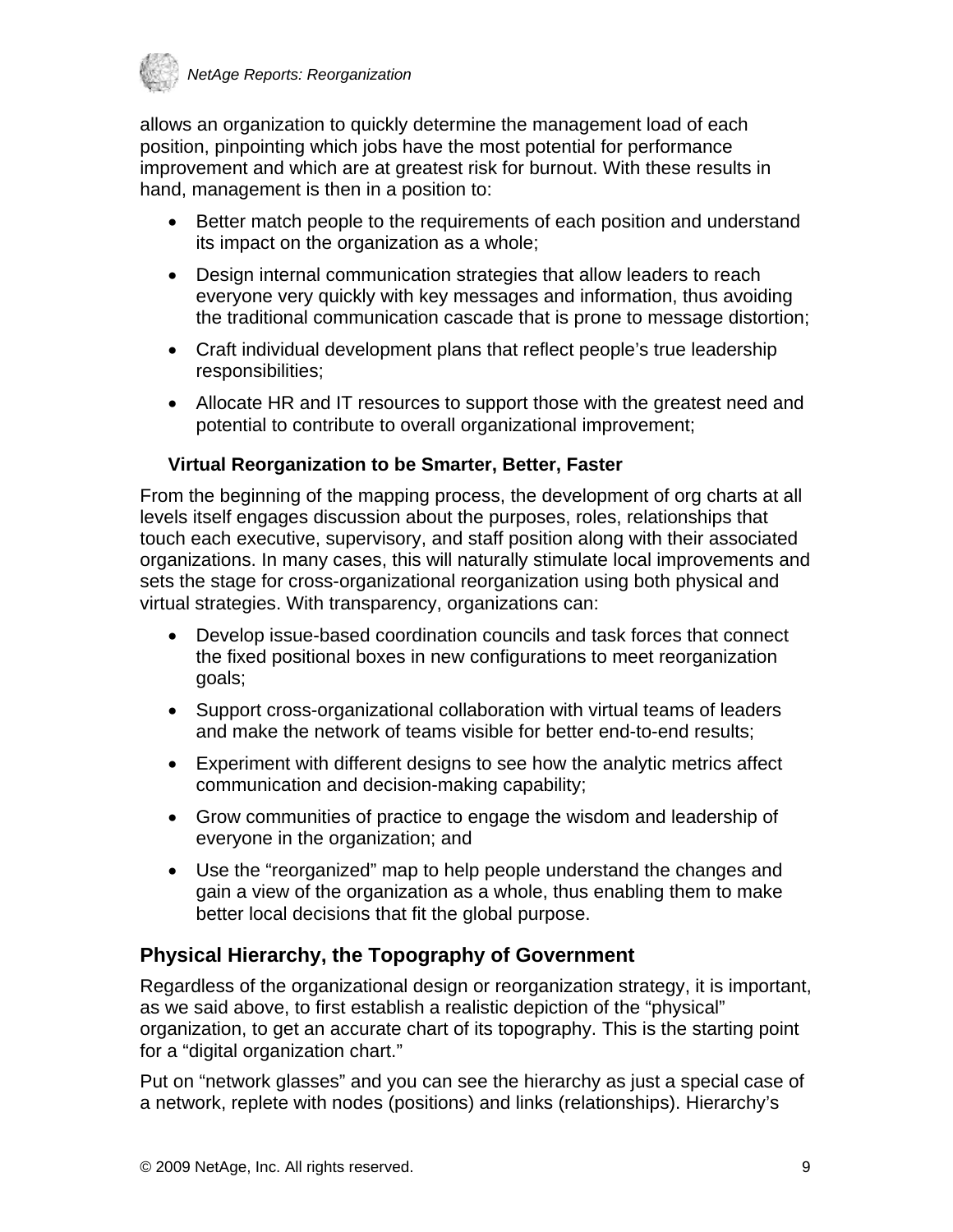

role, however, is changing. It increasingly is becoming a framework on which organizations weave a much richer and ever-changing tapestry of working networks.

A box on a formal organization chart represents a concrete job, the conjunction of a position and a person. Usually, that job is located somewhere. If it's a management job to which other people report—executive or supervisory—the box also represents an organization, large or small. For example, Barack Obama ran for the job of president, a position that leads the Executive Branch of the US Government, and comes with an Oval Office located in Washington, D.C. (see Figure 2).

The basic organizational unit is the position, not the person. These two "node" types, and



Figure 2: Box on Org Chart

thus two network types, overlap in the job. Each new cabinet secretary brings his or her own personal, social network to their new jobs. Indeed, their personal networks are primary considerations and qualifications for their positions. They will step into positions that themselves have myriad links to other positions, relationships that would be there regardless of who holds the office.

A position—one job fit for one person—is the concrete, mutually-exclusive smallest unit of the organization. It obeys the organizational equivalent of the Pauli Exclusion Principle in quantum physics, which says, essentially, that two things can't be in the same place at the same time.

Things are mutually exclusive—and so are people. No matter how many ways a person may be connected and interrelated, he or she is only one entity, one singular human being. Similarly, the position a person holds may be tied to a variety of organizational roles but there is only one HR record of the position, one authorizing paycheck link.

A primary function of hierarchy is to provide the complete classification system for the organization as a whole. Hierarchy makes a place for every job as a category of work and provides every*body* a place as a job-holder. These intersecting categories—people, positions, organizations, and places—provide the core nouns for the organizational language, the linguistic medium for internal communication.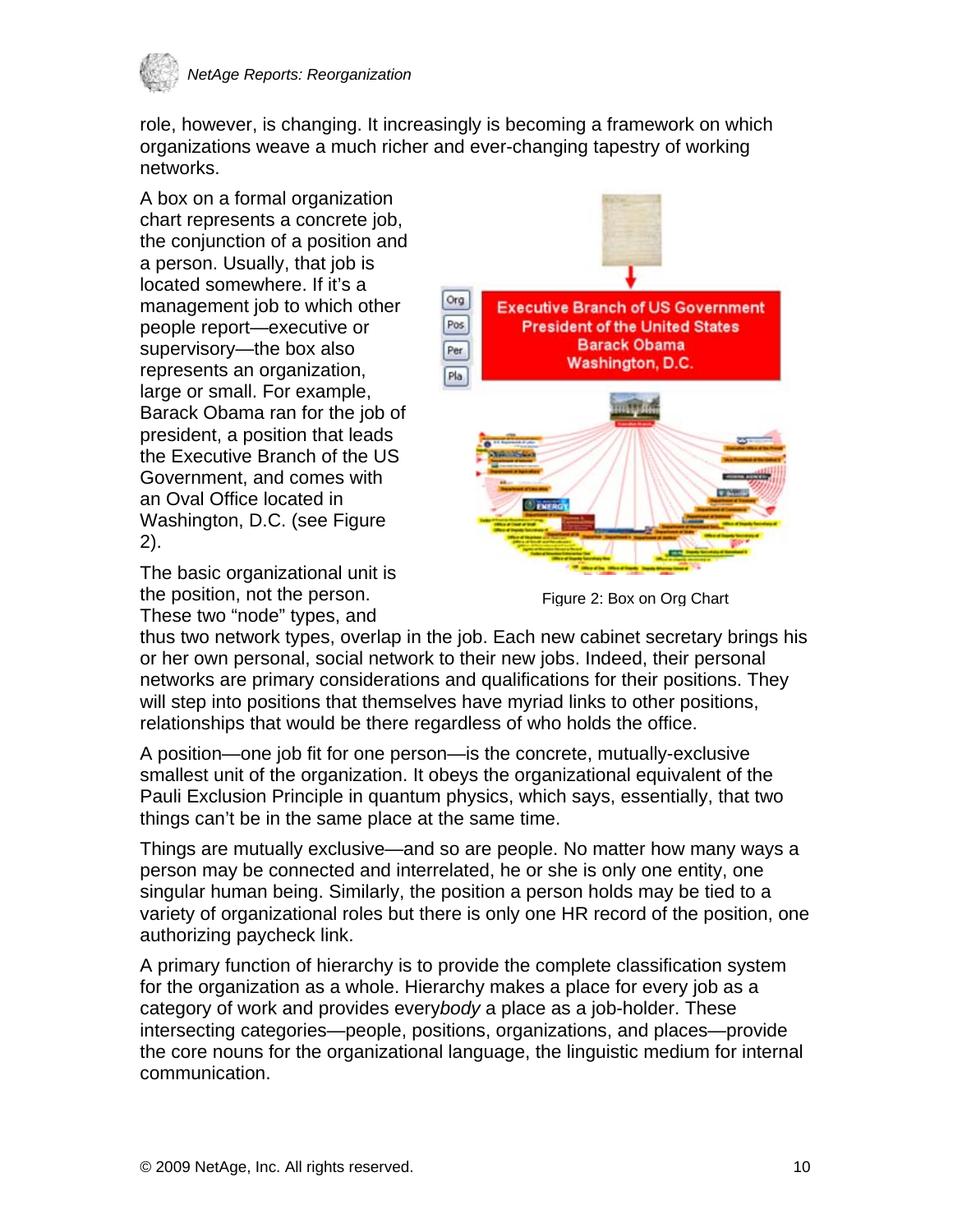<span id="page-10-0"></span>

Hierarchy also functions as the "end-of-the-day" accountability structure, the responsibility pathways of solid-line leadership making hard decisions. Thus, the hierarchy as a whole is a decision-making network that may perform poorly or well.

As a combined classification-responsibility system, hierarchy forms the organization's explicit mental model of its internal and external worlds, the basis of its collective intelligence and coordinated action—or lack of it.

Hierarchy has a role, and it is not going away. But its role in the whole structure is radically changing and, in the overall scheme of things, is diminishing because of the rise of other working relationships and organizational structures.

As we look to reorganize, it is critical to see the two types of hierarchy at work, one organizational and one social. Both represent barriers and opportunities in the positional and people networks that cross-hatch the enterprise in every job.

### **Organizing and Ranking Hierarchies**

We often conflate two different types of structure, organizing hierarchies and ranking hierarchies. Organizing hierarchies reflect a cross-domain principle from systems science, while ranking hierarchies reflect social and cultural principles.

The organizing hierarchy is a set of nested parent/child relationships that follow a general principle of physical, biological, and social structure. In abstract systems language, organizations are whole systems that have parts that are wholes themselves composed of parts that are wholes… and so on.

A rank may be related to but is distinctly different from the level of the position held. Rank and level have the same logical formulation, a superior-subordinate relationship, but rank is a social concept. It carries a value judgment, a pecking order, where up is "better than" down, and the higher you are the better you are. Indeed, the word "hierarchy," meaning "Bishop [hierarch] rule," was first used around 1880 for ecclesiastical purposes, to establish a ranking system with God at the top with authority flowing down through the Church organization.

Both types of hierarchies exist. People have ranks in social hierarchies while positions have levels in organizational hierarchies.

It is easy to see this difference in the military. There, people have a rank they earn and hold individually, and even carry into retirement. At the same time, over the course of their careers, they rotate through a variety of organizational positions at different levels within the chain of command. Similarly, career government employees carry a civil service ranking, their "pay grade." Members of the Senior Executive Service carry top civil service grades equivalent to generals and admirals in the military. These are the levels right under the political layers in the federal structure. People carry their pay-grade, while the institution holds the job.

Hierarchy, as a near-universal organizing principle of nature, is here to stay. Hierarchy as a ranking system, however, is really a social and cultural issue. In the 21<sup>st</sup> century, ranking structures are shaking everywhere. At the roots, quite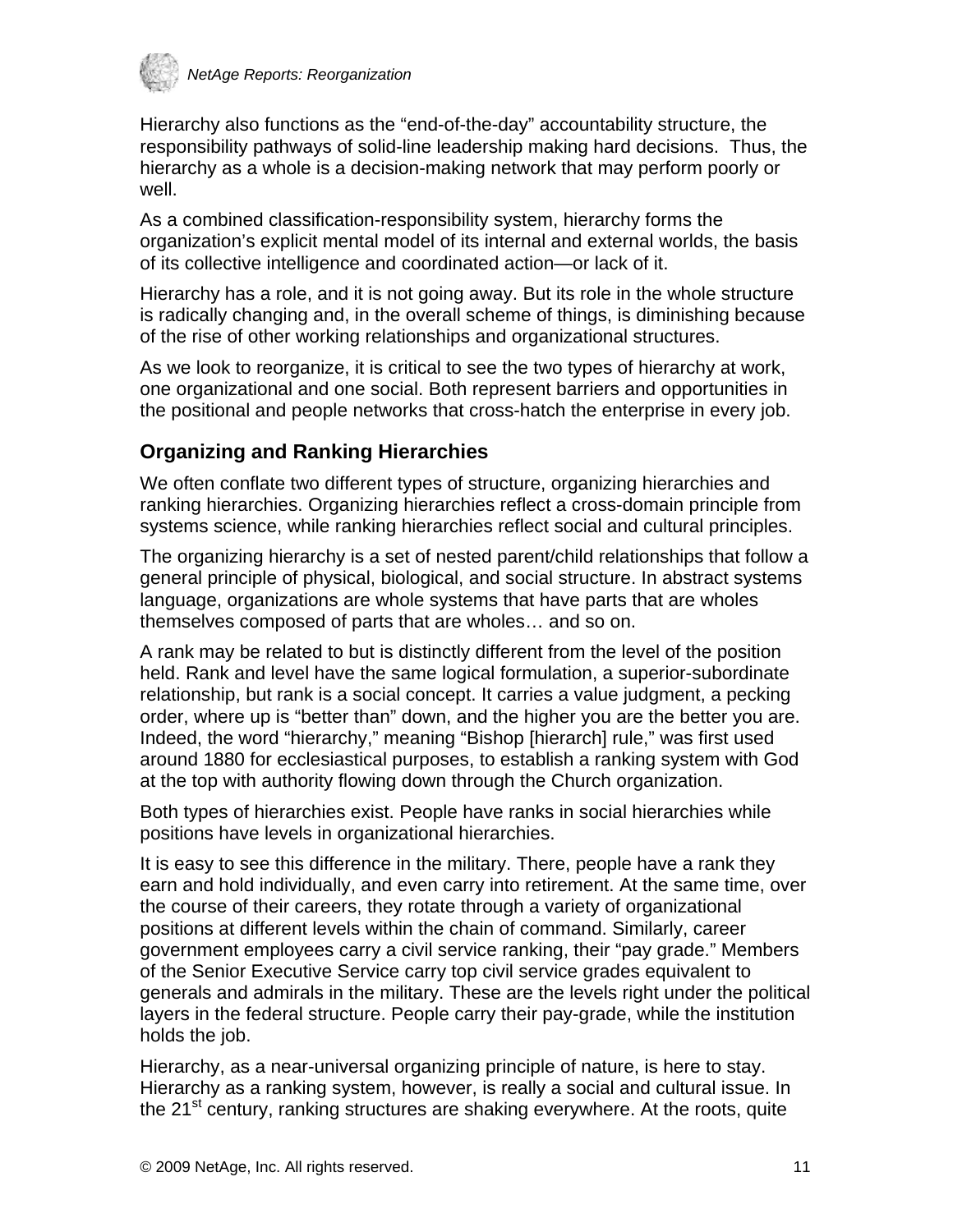<span id="page-11-0"></span>

literally, of so much of the economic disaster lie personal prerogatives of rank taken without regard for organizational responsibility—e.g., inflated CEO salaries for atrocious leadership performance.

Given the complexity and elegance of these aspects of organizational design, we issue this strong warning: *Don't throw out the organizing baby with the ranking bathwater of hierarchy.*

### **Visualize the Networks**

Hierarchy is the infrastructure of the networked organization. Each position has a level, an "elevation" in organizational terms. It is equivalent to a physical topography, like an organizational Google Earth. In physical mapping systems, the earth-as-it-is is stitched together at different resolutions corresponding to an "eye altitude." This enables you to zoom out to the planet as a whole or in to scales of detail in some places down to close to a square meter, about the size of a person standing or sitting. As the planet as a whole is our common root of physical existence, so the root position of an organization encompasses it as a whole, representing the highest eye altitude.

On top of the actual physical topography of the earth, at any altitude, you can add layers of location-related information and associations, whether networks of roads or networks of McDonalds, that you can click on and off in any number of combinations. Government boundaries, how the human world has divided up the earth, quite literally the dirt beneath our feet, come into view then disappear as you fly down from the global view to national, state, and local scales of resolution.



Figure 3: Matrix of Joint Chiefs of Staff

In organizations, network layers reveal additional patterns of real working relationships between the fixed positional units of hierarchy. These include matrix reports, council, committee, task force and team memberships, and process flows. These observable, relatively objective relationships are those that are written down, officially recognized as taking chunks of people's time, and

often associated with budget items. On top of these relationships, there are all the layers of relatively subjective informal and social relationships that connect people to people.

We can see a simple example of a network layer at the top of the Defense Department, the most complex of the cabinet group of org charts (see Figure 3, the [DoD org charts,](http://www.netage.com/economics/gov/USDefense-chart-top.html) and/or run our interactive [US Gov Map\)](http://www.netage.com/economics/publish/USGov.html). The Office of the Chairman of the Joint Chiefs of Staff has a few headquarters functions reporting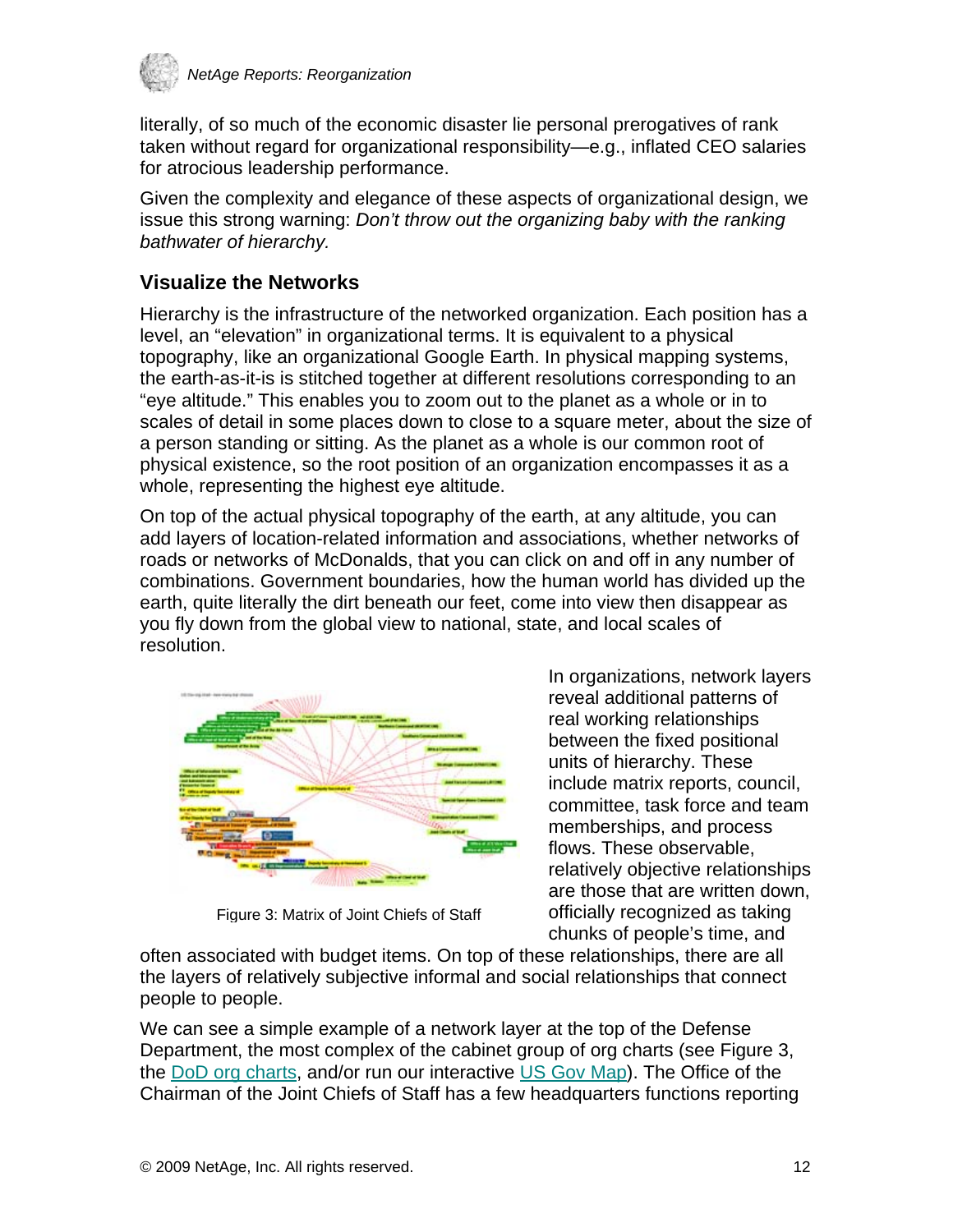<span id="page-12-0"></span>

directly in, then an overlay of matrix reports from the Service Chiefs and Combatant Commanders whose direct bosses are elsewhere in the Defense structure.

These overlays serve the purpose of being "virtual reorganizations." You don't have to move around boxes or delayer or do anything else that's hard to do by drawing new lines among existing boxes. Matrix organizations are early, primitive forms of virtual reorganization that make of fixed hierarchies to more adaptable. They are precursors, really, of the 21<sup>st</sup> century networked organization now emerging.

Dotted-line reports are valuable when used sparingly. Each introduces a natural point of conflict in the accountability function of hierarchies, while improving the "small world" communication function with built-in cross-links. It shortens communication paths from the fixed up-and-down-the-chain hierarchy route between positions. However, when organizations become too heavily matrixed, they risk becoming chaotic and even self-destructive.

Today, non-hierarchical relationships are moving into and between the bureaucratic boxes of specialized functions, creating more flexible, adaptive, and faster results required in the information economy. Formalized process, team, and information relationships are increasingly used to supplement reporting hierarchies. Singular positions are connected by multiple links representing multiple roles within the whole organizational network.

In the Age of the Network, "virtual reorganization" through multiple relationships will become the alternative to and precursor of physical reorganization.

### **Analyzing the Organization as a Network**

If, in this difficult, resource-strapped, and uncertain environment, you have just been hired, elected, nominated, or appointed to lead a large, complex organization of hundreds, thousands, or, in Barack Obama's case, millions of people, you face considerable challenges. You must get up-to-speed very quickly, putting names to faces and matching those to responsibilities, become familiar with each of the sub-units and what their special missions are, and getting an overall feeling for the spirit and meaning of the whole organization. At the same time, you, as the one in charge, will certainly start thinking about how to improve things—by reducing expenses, improving performance, setting priorities (which also can mean considerable triage), and ultimately reorganizing.

It's a truism to say that you don't know what you can't see. But, as we've seen in countless situations, the unseen can hurt you. This proves especially true when you reorganize, when you set out to deliberately change underlying organizational dynamics without clear views of what it is that you're reorganizing.

Imagine that the standard mental model of organizations that most of us hold is actually wrong. Imagine that the quick cartoon in our heads of how organizations work is in fact an epidemic distortion of reality. If this is true, it's no wonder that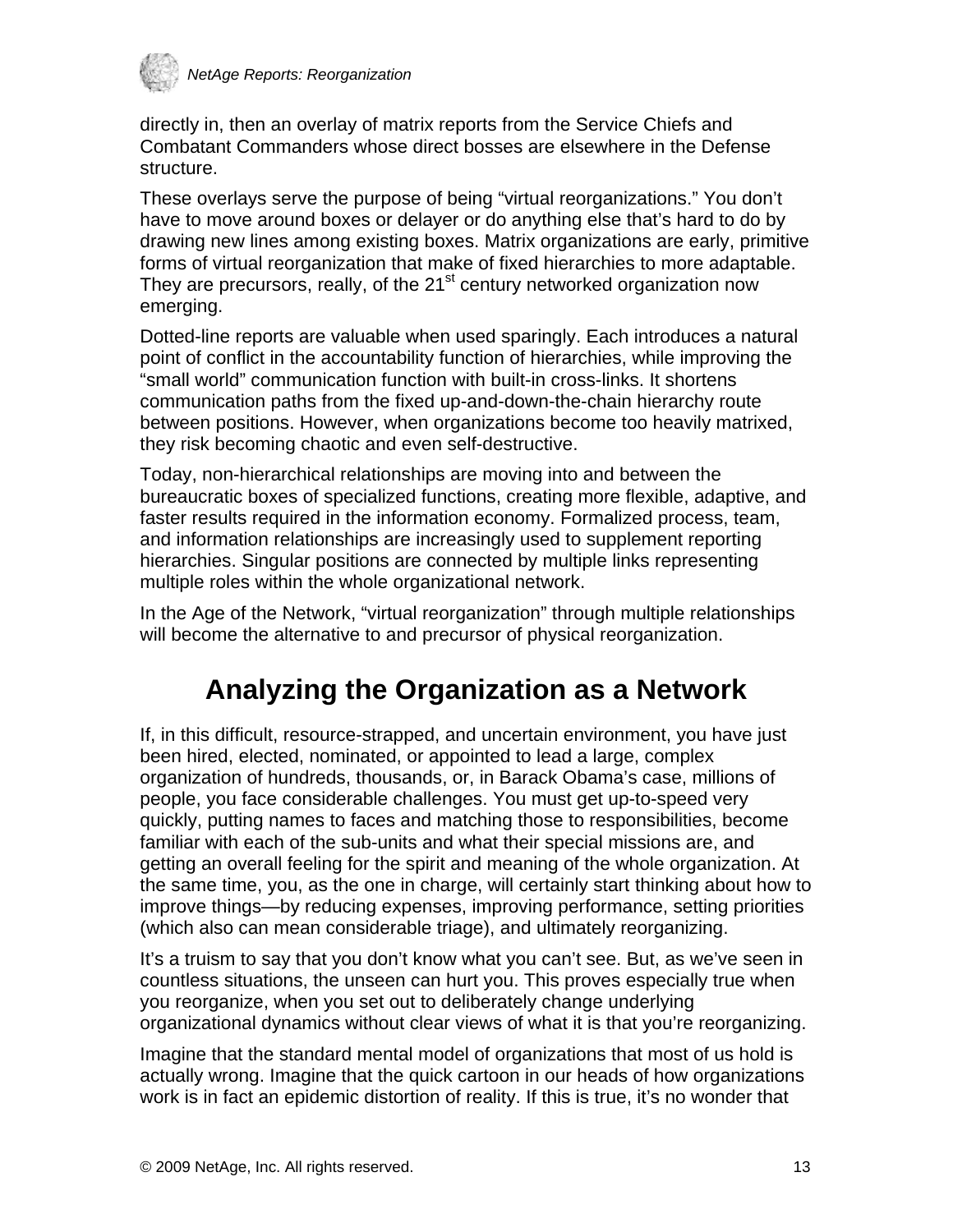<span id="page-13-0"></span>

our large organizations don't function very well, that bureaucracies rapidly grow out of control, and that frantic steering from the top seems to have so little effect.

We've spent most of this decade looking at, analyzing, and interpreting how our institutions actually are organized. We're here to report that most of us hold a distorted view of organizations.

While people like to think the hierarchy is irrelevant, it is nevertheless unavoidable. If you doubt this, try to collect your paycheck without the hierarchy. Although many do in fact earn their living from networks, most people on earth are paid by formal structures.

Reorganization is particularly dangerous when blindness shrouds the real organizational design. Here, simple approaches, while laudable in many contexts, are sure to cause more harm than good. Take, for example, the recent report from a client: his company was going through a reorganization exercise prior to layoffs. In the new design, every manager would have approximately ten people on staff—regardless of function, level, or experience. Ten people per manager. Before smashing the hierarchy and/or issuing such one-size-fits-all reorganization edicts, we encourage you to look at the realities of your own organization.

### **Three Myths, Three Realities**

Based on our extensive research with Royal Dutch Shell, the original sponsor of our organizational mapping and analysis work, and in smaller pilots with other commercial and military organizations, we have uncovered three common beliefs about hierarchy. We've found them all to be false. Given our initial analysis of the top-level of the executive branch of the US government, which we report below, we're prepared to say that the same faulty thinking applies to the government as well.

These myths, vestiges of mechanistic thinking, are widely held:

*Myth #1: Hierarchies are shaped like pyramids.* 

*Myth #2: Most managers have roughly the same average reporting spans; and* 

*Myth #3: Executives at the same level run organizations of roughly the same size.* 

Our studies suggest three different realities, characteristics more indicative of organic, living systems.

*Reality #1: Hierarchies are shaped like diamonds, wide in the middle, narrow at both ends. Picture a bell curve turned on its side.* 

*Reality #2: Manager spans are not average. They vary widely with many managers directing quite small teams with only a few people reporting*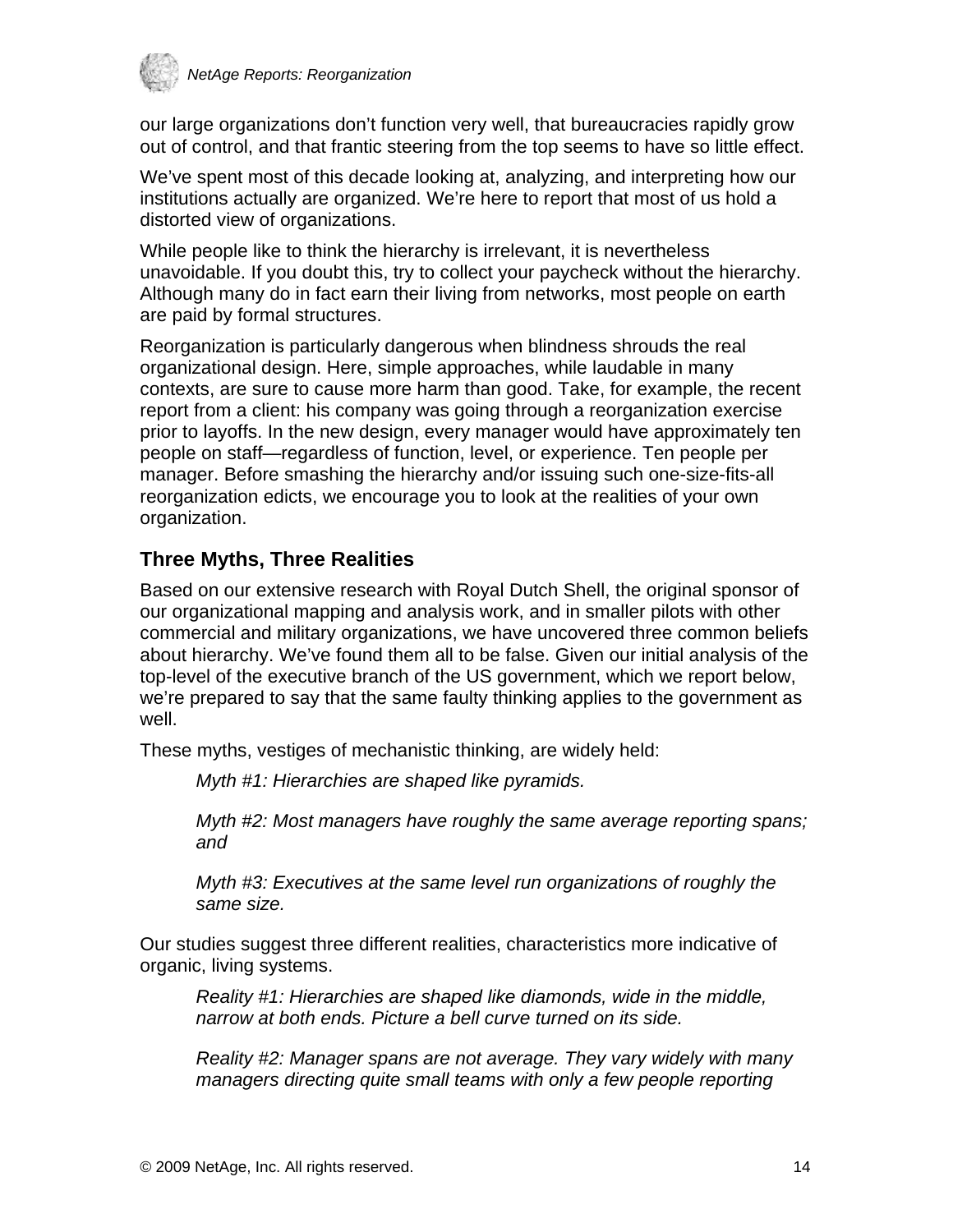<span id="page-14-0"></span>

*directly to them while a few manage large teams with many reporting to them.* 

*Reality #3: The size of most internal sub-organizations is small, regardless of where they sit in the hierarchy. And, there are a few large organizations that show up at nearly all levels, not just at the top.* 

Why do these myths and realities matter? Because the current conventional wisdom about reorganization—that "flatter is better"—is overly simplistic. Combined with the view that hierarchies always take the shape of diamonds, organizations are prone to centralize and regularize, to reactively remove managers and levels. Unfortunately, this impetus addresses only one aspect of organization dynamics: better control and internal communication. The need for more detailed decision-making, for smarter responses to greater complexity, does not factor into this change equation.

Calls for greater complexity rarely accompany demands for more simplicity.

Ironically, the compelling need to accommodate complexity itself has led to the breakdown of old industrial organizational models. Complexity breakdowns drive the need to reorganize. Hence, blunt "flattening" may actually aggravate the original problem, reducing the organization's ability to handle the very complexity that demanded it to change. Instead, the ability to deliver not-so-good decisions improves significantly.

Single-dimension approaches drive organizations faster to disaster.

Without knowing any better, we seek an "ideal" flat regular hierarchy, attempt to avoid "worse" cases of deep, detailed bureaucracies, and settle for something in the middle, an organization that is "the best we can do."

We believe we can significantly improve our ability to collaborate in large-scale structures. Given the state of the world, we must truly do "the best we can" to develop the smart 21<sup>st</sup>-century networked organizations we so desperately need.

### **Analyzing the US Government Hierarchy**

For most casual observers of government, knowing who will hold the new positions in the Obama administration is enough. However, for those who really what to know what those stepping into these posts are up against, and for those people themselves, it's advisable to look deeper, to understand the true structure of our government—and whether its design is fit for purpose.

As a public service, we have started this investigation. Using publicly available org charts, we've mapped the top-level of the US government, using the existing administration's diagrams. We've then analyzed the management burden of the structures the Obama-administration appointees are stepping into—before they take it upon themselves to reorganize.

What we've found is this: there are a certain number of particularly complex positions in the senior ranks of government. These "hub positions" have very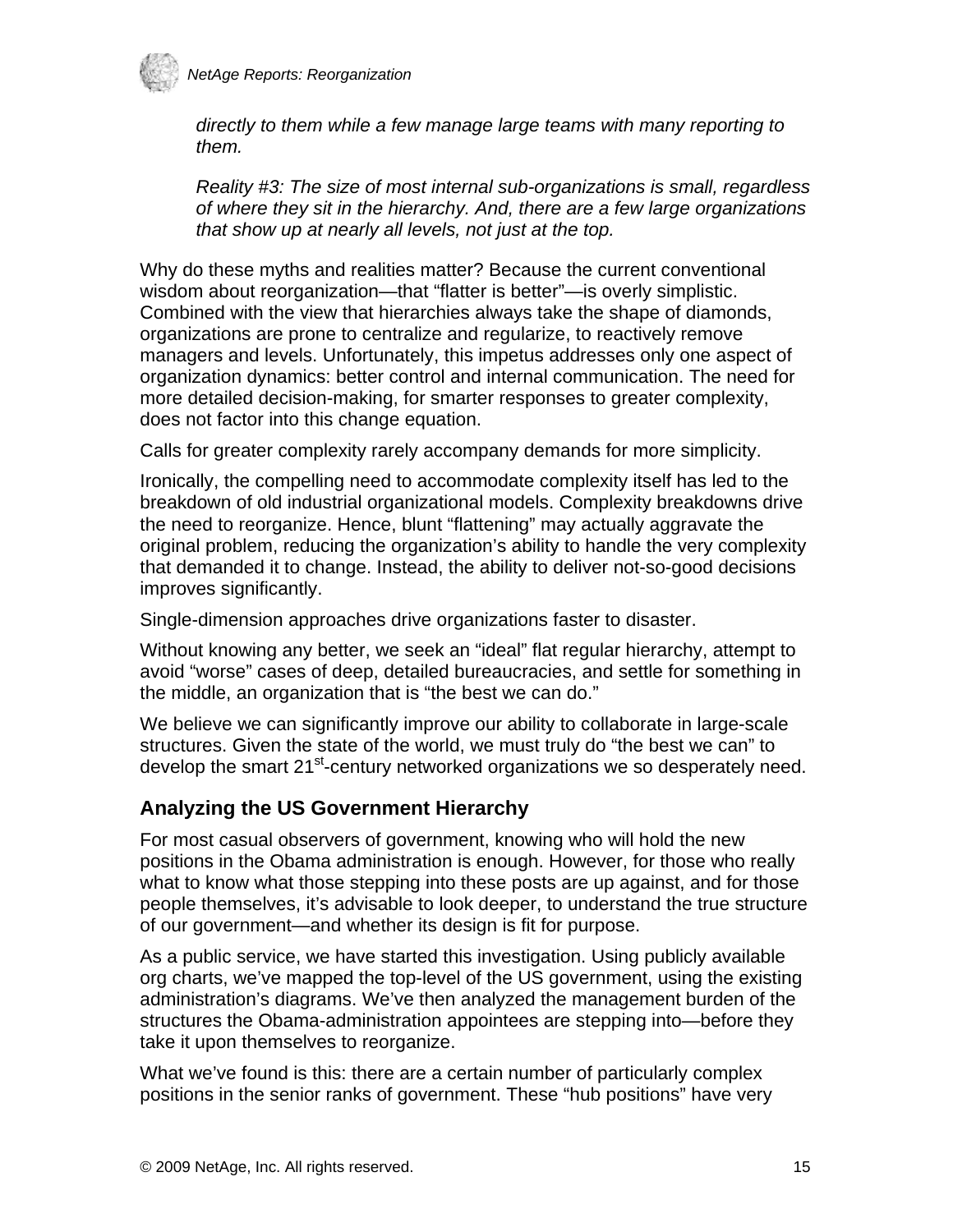<span id="page-15-0"></span>

high numbers of people reporting directly to them, which puts intense communication and coordination demands on the incoming office-holders. In essence, these second-in-commands in their agencies hold the entire senior executive structure of government together.

Why is it so important to identify these hubs? Network science answers this question. From study of networks in many arenas—from the Internet to the spread of disease to the array of Hollywood actors, researchers have found that such hubs are vital "nodes," centers of gravity that hold the whole complex together. Hubs provide the network with adaptability and offer robustness against accidents. These key switch points are also junctures of greatest vulnerability and catastrophic failure. Take out a few hubs, whether by accident, inattention, or attack, and you can bring down the whole network.

### **Preliminary Analysis of Senior Government Hierarchy**

We draw our conclusions from some very basic data.

To establish an overall chart of the government, we must first plant the root node: the Constitution, which stands for the whole US government. This whole then splits into three parts—the judicial, executive, and legislative branches (Figure 4). The root node for the executive branch is the president.



Figure 4: Three Branches of Government

Stitched-together, the org charts

of top levels of the US government yield a simple tree of 715 nodes (positions) and links (reporting relationships). From this, we can make some basic statements related to the number of people reporting directly to a manager, in



Figure 5: US Gov Org Chart

organization-speak, its span. In the terms of network science, the span is analogous to a very basic metric known as the node's "degree." Sorting positions by their spans identifies a small number of high-span positions in the hierarchy.

We obtained the data for each part of the executive branch from each department's web site, usually found in the "About" section. These [cabinet-level org charts](http://www.netage.com/economics/index-govcharts.html) are collected together and arrayed under the official [constitution-level](http://www.netage.com/economics/gov/Gov-chart-top.html) 

[org chart](http://www.netage.com/economics/gov/Gov-chart-top.html) (Figure 5) from the [US Government Manual](http://www.gpoaccess.gov/gmanual/index.html) (you may peruse our [thumbnail catalog](http://www.netage.com/economics/gov/catalog-org-charts.html) of all charts).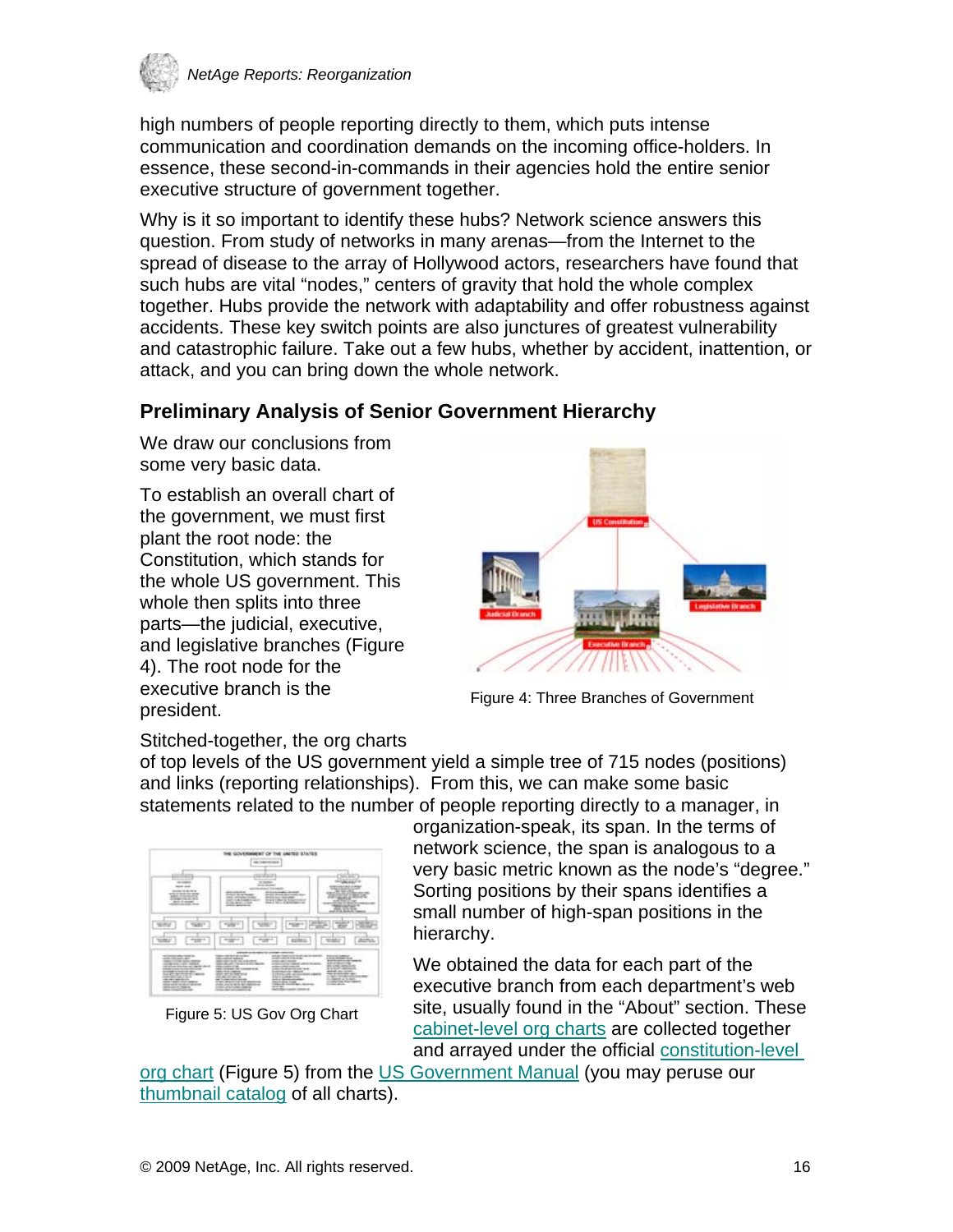<span id="page-16-0"></span>

In our "US Gov Network Map," we link the "Independent Establishments and Government Corporations" that float at the bottom of the executive branch to the president via group membership links. In truth, the statutory relationship between independent agencies and the president varies widely. Thus, we do not include them in this analysis. We have also not (yet) included the Executive Office of the President because we have only partial information about how these positions hook together. For example, we cannot tell how the dual deputy chiefs of staff, Mona Sutphen and Jim Messina, will split the load of what had been a single position. Now that Obama has taken office, the Executive Office has already undergone reorganization.

As we state in the introduction to this piece, our preliminary findings indicate that there are key hubs in the formal federal hierarchy. This finding is in line with the cutting-edge results of network science, evidence that there are "scale-free" networks throughout nature, in physical, biological, and human systems. What scale-free means is that in natural networks there is no average node; rather there are many low-connection nodes and a few nodes virtually off the chart in terms of associated links. Human organizations appear to be natural scale-free networks, not pyramidal machines.

How did we find the government's "hubs in the hierarchy?" We mapped it as a network and then used simple tools to analyze it.

Government is large and complicated, but like any enterprise—public or private it can be mapped as a network of nodes (positions) and links (reporting relationships). This method enables us to visualize, navigate, and analyze the whole government as a single network of interdependent people-in-positions.

These charts include the government's senior management positions comprising: US cabinet secretaries; the deputy, under, and assistant secretaries; the major agency directors; the senior positions in the Executive Office of the President; and the independent agencies. For the most part, these are the key political positions that have fresh faces in the 2009 transition of government.

Having mapped the positions, we then are able to analyze the hierarchy as a network. Analysis provides a set of management metrics that relate to positions, not to the people occupying them. While traditional HR evaluates people on the basis of their performance, network science allows us to evaluate the positions they hold, based on their relative network metrics, their relationships and roles within the whole configuration of jobs. Of course, the map of the hierarchy is just the first that we can chart, albeit, the most basic one—and the one out of which those all-important paychecks are cut.

### **Naming the Hubs**

Who are these hubs in the org charts? In the Bush administration organization, they are the deputy secretaries of Labor, Homeland Security, Health and Human Services, Transportation and the Deputy Attorney General. As things stand at the end of 2008, there are 28 people reporting directly to the Deputy Secretary of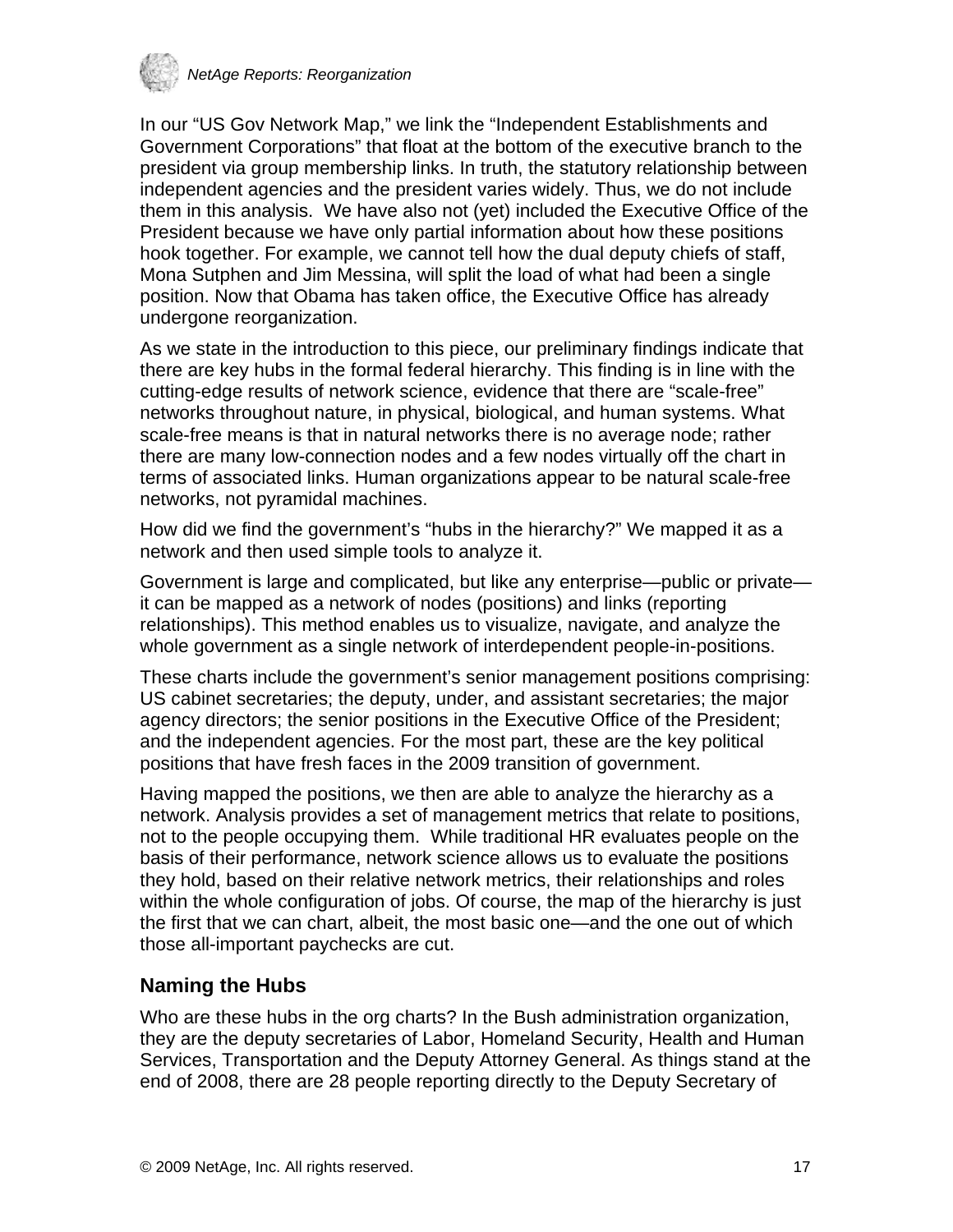

Labor, 27 to those holding the next three posts, and 26 to the last. See Table 1 for the list.

| Level | Span | <b>Position</b>                               | <b>Department</b>                  |
|-------|------|-----------------------------------------------|------------------------------------|
| 3     | 28   | Deputy Secretary of Labor                     | Labor                              |
| 3     | 27   | Deputy Secretary of Homeland Security         | <b>Homeland Security</b>           |
| 3     | 27   | Deputy Secretary of Health and Human Services | <b>Health &amp; Human Services</b> |
| 3     | 27   | Deputy Secretary of Transportation            | Transportation                     |
| 3     | 26   | Deputy Attorney General                       | Justice                            |
| 3     | 21   | Deputy Secretary of Energy                    | Energy                             |
| 3     | 20   | Deputy Secretary of State                     | State                              |
| 3     | 19   | Deputy Secretary of Treasury                  | Treasury                           |
| 4     | 19   | Chief of Staff to/or the Secretary of Defense | Defense                            |
| 3     | 18   | Deputy Secretary Housing & Urban Development  | Housing & Urban Development        |
| 3     | 17   | Deputy Secretary of Veterans Affairs          | <b>Veterans Affairs</b>            |
| 3     | 16   | Deputy Secretary of Agriculture               | Agriculture                        |
| 4     | 16   | Chairman Joint Chiefs of Staff                | Defense                            |
| 2     | 15   | Secretary of Education                        | Education                          |
| 3     | 15   | Deputy Secretary of Defense                   | Defense                            |
| 4     | 14   | Chief of Staff                                | Commerce                           |
| 4     | 13   | Associate Attorney General                    | Justice                            |
|       |      |                                               |                                    |

Table 1: Reporting spans in Bush administration

In this list, most hubs are deputy secretaries or their equivalent; only one department head, the Secretary of Education, has anything like the large number of direct reports that the deputy secretaries do.

What does this picture tell us about how government functions? If we regard the department secretary as the CEO, we can see the deputies as chief operating officers. As the CEO, the secretary focuses out while the deputies focus in. This Janus-like arrangement usually gives the deputies very large spans and the secretaries quite small ones. As we imply above, these "level 3" positions, by virtue of being two steps to the president, hold the senior levels of government together.

That deputies have large numbers of people reporting to them is not news to people familiar with government structure. Indeed, these key players comprise the President's Management Council, a coordinating body set up by President Clinton as one outcome of his Reinventing Government effort (where we played a minor consulting role). Deputies are easy-to-see lynchpin positions at the top of the federal hierarchy network. And, because they are visible, they generally get good support from their organizations, with sufficient administrative, human resources, and IT services to make their jobs doable.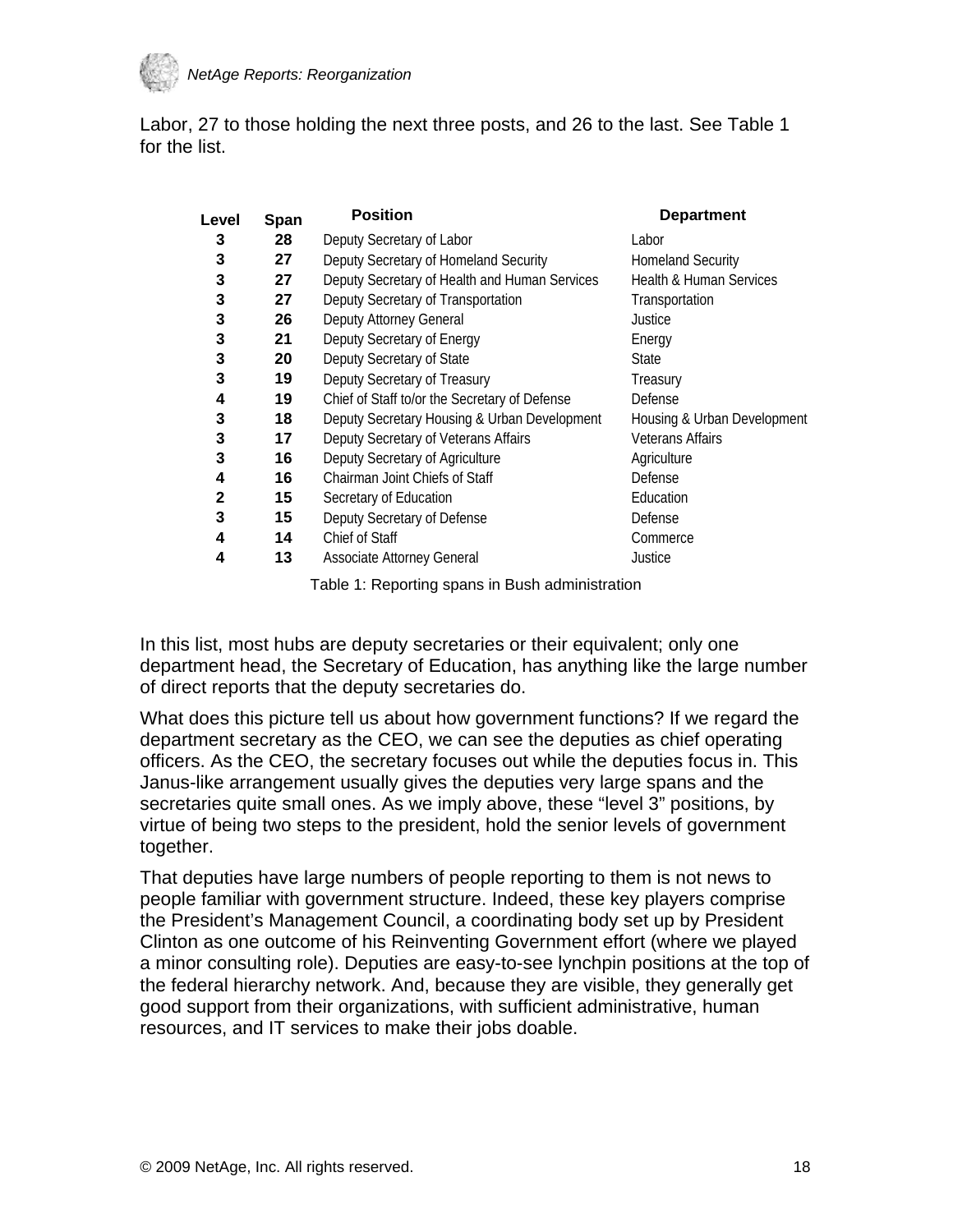

What is less visible is the likelihood that this pattern repeats itself throughout the vast federal hierarchy. Having studied a number of similar reporting structures in the commercial arena, we've found hubs at every level—and particularly in the middle levels of these organizations. If the government structure mimics the commercial one, these sub-senior hub positions exist there too. In hierarchies we've studied, 15-20% of all positions are managers, and roughly 20% of those are major or minor hubs. *In other words, a mere 3-4% of employees may hold the whole federal hierarchy of millions of people together.* Again, if they're

anything like their commercial counterparts, these lower-level hubs are likely to be undersupported, over-worked, and little recognized—which leads to poor organizational performance and even to catastrophic results.

What do we gain from identifying the key hubs in the hierarchy? First, the quality and speed of internal communication improves when we can pinpoint who's in touch with the whole organization. Second, it reduces



Figure 6: Senior US Gov Executive Span

the very substantial risk of failure for these positions. Pressure on hubs becomes particularly intense in periods of downsizing and restructuring, i.e. now. Remaining ignorant of who the hubs are and the special qualities of leadership required in those positions are points of great risk—and of great potential during periods of reorganization.

As we mention in our myths above, a core, unexamined belief about organizations is that most managers have an "average" span centered around a normal distribution of number of direct reports. In this data set, there are 135 management positions and 580 "staff" at the lowest level of these charts (NB: some of these nodes represent tremendously powerful positions, such as the FBI Director). An "average" span of 5.3 direct reports, which we arrive at by dividing the total positions by the total number of managers, is not a typical span—there simply isn't one in scale-free networks (Figure 6).

In the senior ranks of the federal hierarchy, more than half—56%—of executives have no more than three people reporting to them. Less than a third of the managers have between four and nine staff reporting to them, analogous to what we conventionally think of as a "normal" management span. A surprising 16% of senior federal executives have between 10 and 28 people reporting to them.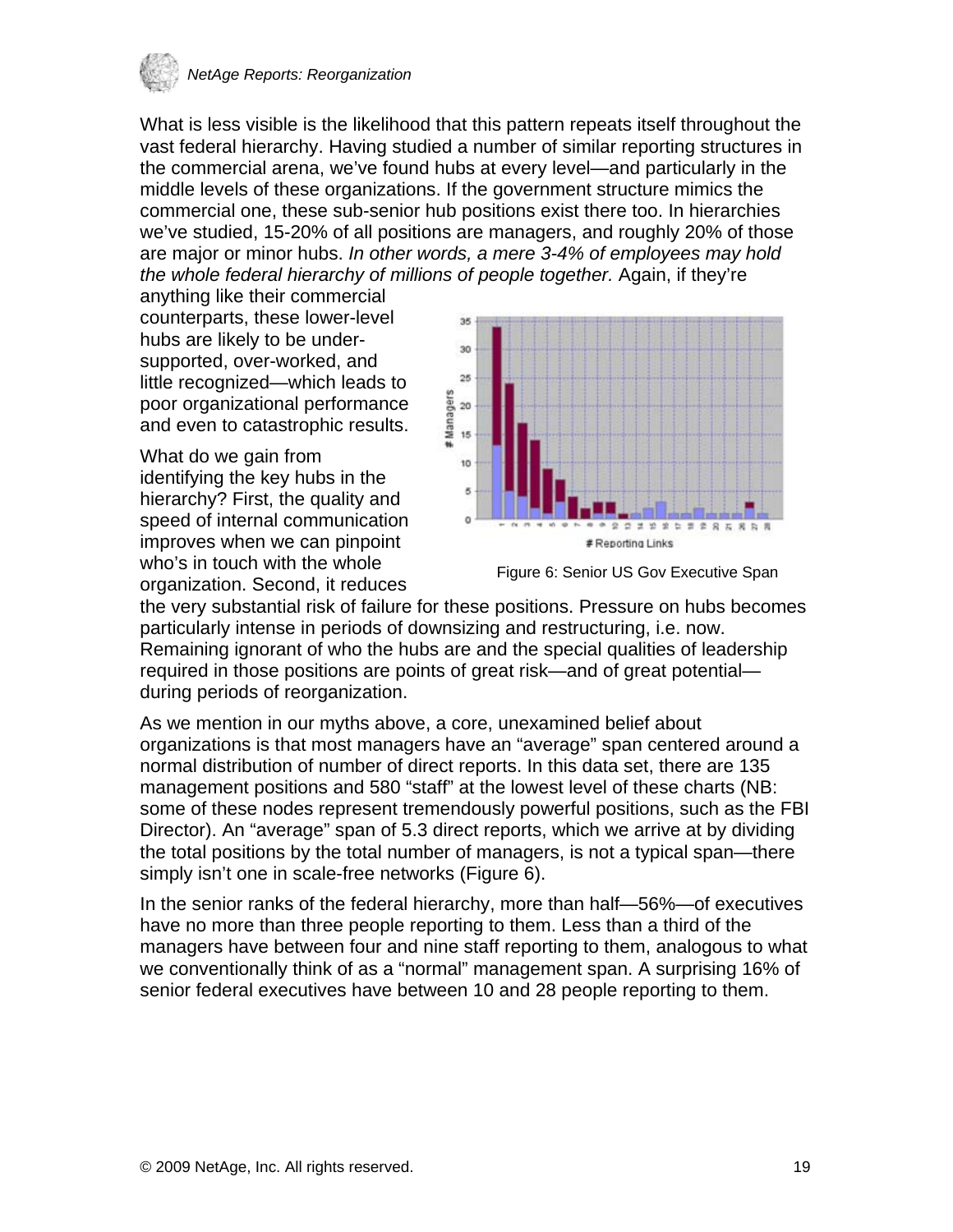<span id="page-19-0"></span>

These numbers are similar to results we've found analyzing other large organizations. Our most extensively studied case of a 5000-position, nine-level multi-national business unit of a global enterprise produces results such as those illustrated in Figure 7.

Thus, we're prepared to say that "hubs in the hierarchy" are not peculiar to government.



Figure 7: Case Study of Management Span

### **The Diamond in the Hierarchy**

In organizations, levels are the big steps, the connective tissue between reporting relationships, and the trail from you to your boss to his or her boss all the way up to the top boss. In hierarchical networks, the top boss is, as we said earlier, the "root" node, the base of the tree. In network language, levels are the path of links between nodes and their roots. A path length is often called the "degree of separation," how many links separate two nodes.

In our group of departmental hierarchies, positions go from the President's Level 1 to Level 7 where, for example, the DARPA director sits (the Defense Advanced Research Projects Agency, whence cometh the Internet). Thus, there are *six degrees of separation* between the President and the DARPA director, ironically the same putative count of social connections it takes to link any two people on the planet.



Another unexamined myth about hierarchies is that when you array all the positions by level, they form pyramids. Traditionally, we think of hierarchies as small at the top and big at the bottom, a structure built for control. So if you analyze a large hierarchy, you would expect to see a slope from Level 1, at the top, to Level n, at the bottom. Instead, in the multiposition hierarchies we have analyzed, we see a more normal curve, with the bulk of positions in the middle levels. Most of the senior positions in this set of

Figure 8: US Gov – Senior Positions by Level

government are at Level 4, the people who report to the deputies (who report to the secretaries who report to the president). The graph of positions by level (see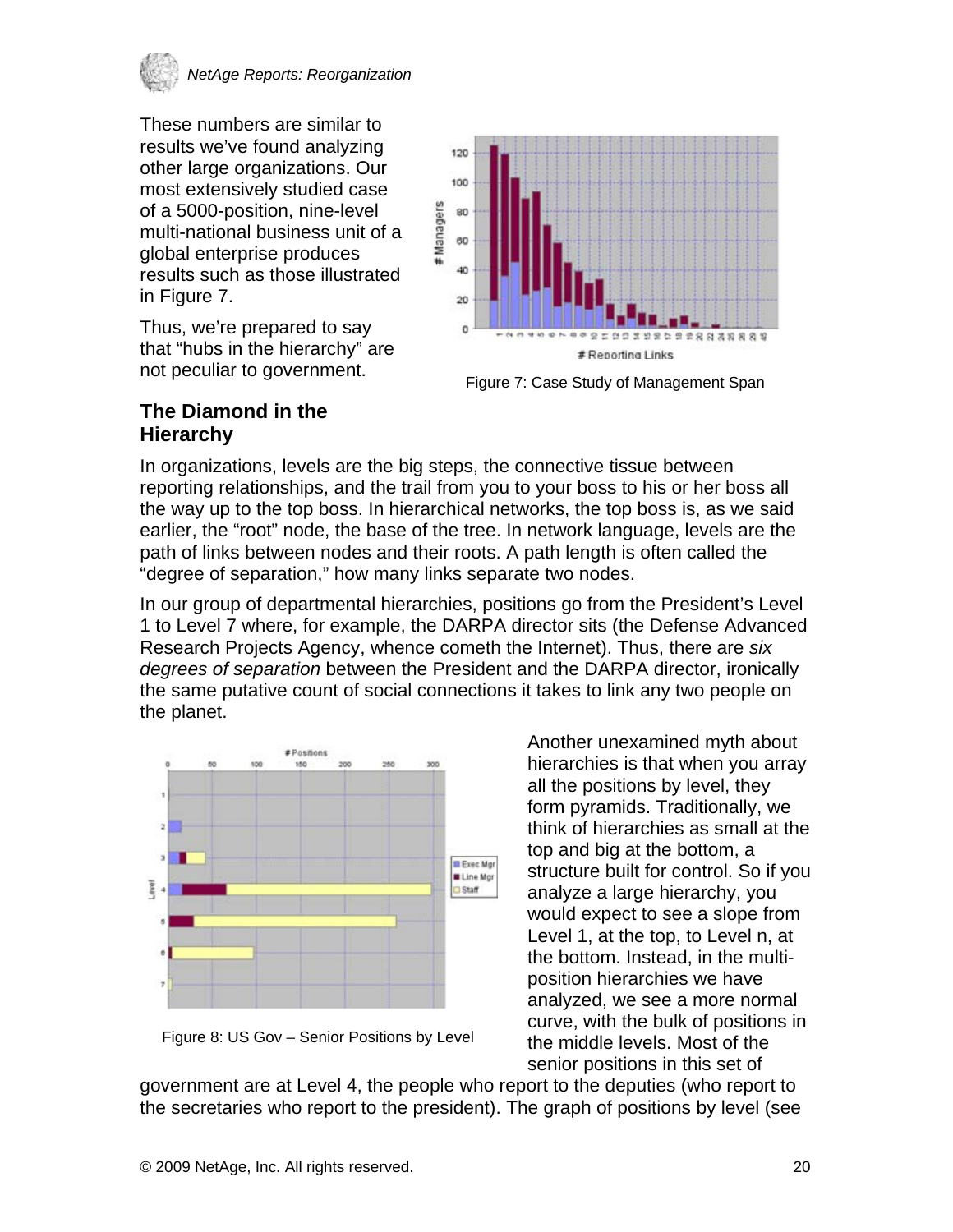

Figure 8) produces a pattern similar to those we've found in more complete structures that we've had the opportunity to analyze: it's a diamond, not a pyramid.



Figure 9: Case Study – All Positions by Level

The reason that large structures produce a diamond with the center of gravity in the middle levels is because of the unequal size of the component organizations sitting at the most senior table of executives. A typical CEO might have ten people on staff representing all the major functions of the enterprise. Of those functions, only two or three will employ large numbers of people engineering and production in manufacturing, for example while the other seven or eight

functions employ a much smaller proportion of the overall headcount.

At the formal top table led by the president sit the Level 2 positions: vice president, the cabinet secretaries, other cabinet-level positions like the UN Ambassador, and the chief of staff. In our map of the top of government, three org charts are particularly large—Defense, Treasury, and HUD. In the case of Defense, the largeness of the chart reflects the largeness of the organization, but the other two cases are not the next largest departments. However, the different sizes of the org charts create the size impact on this data set.

The level structure generated by our "US Gov" data set is similar to that produced by our case study of a complete organization mentioned earlier (see Figure 9).

Why is the shape of the whole organization important? Because the image forms basic assumptions about the structure of power, particularly the framework of "top-down" and "bottom-up" relationships. Staff at the end of management chains, people who directly do the work and don't have anyone reporting to them, comprise 80-85% of a typical enterprise. These terminal positions are found at all levels, not at some imagined "bottom." For example, a senior advisor to a chief executive is a Level 2 staffer. The diamond pattern suggests an "edge-in" and "center-out" flow of decision-making and communication between staff and management.

In practical terms, knowledge of the whole management structure by level and reporting span enables a powerful internal communications capability, one that replaces the ineffective and inefficient top-down cascade of purpose, strategy, and policy. By communicating directly to the small number of managers—hub executives and supervisors at every level, the top executive can reach most of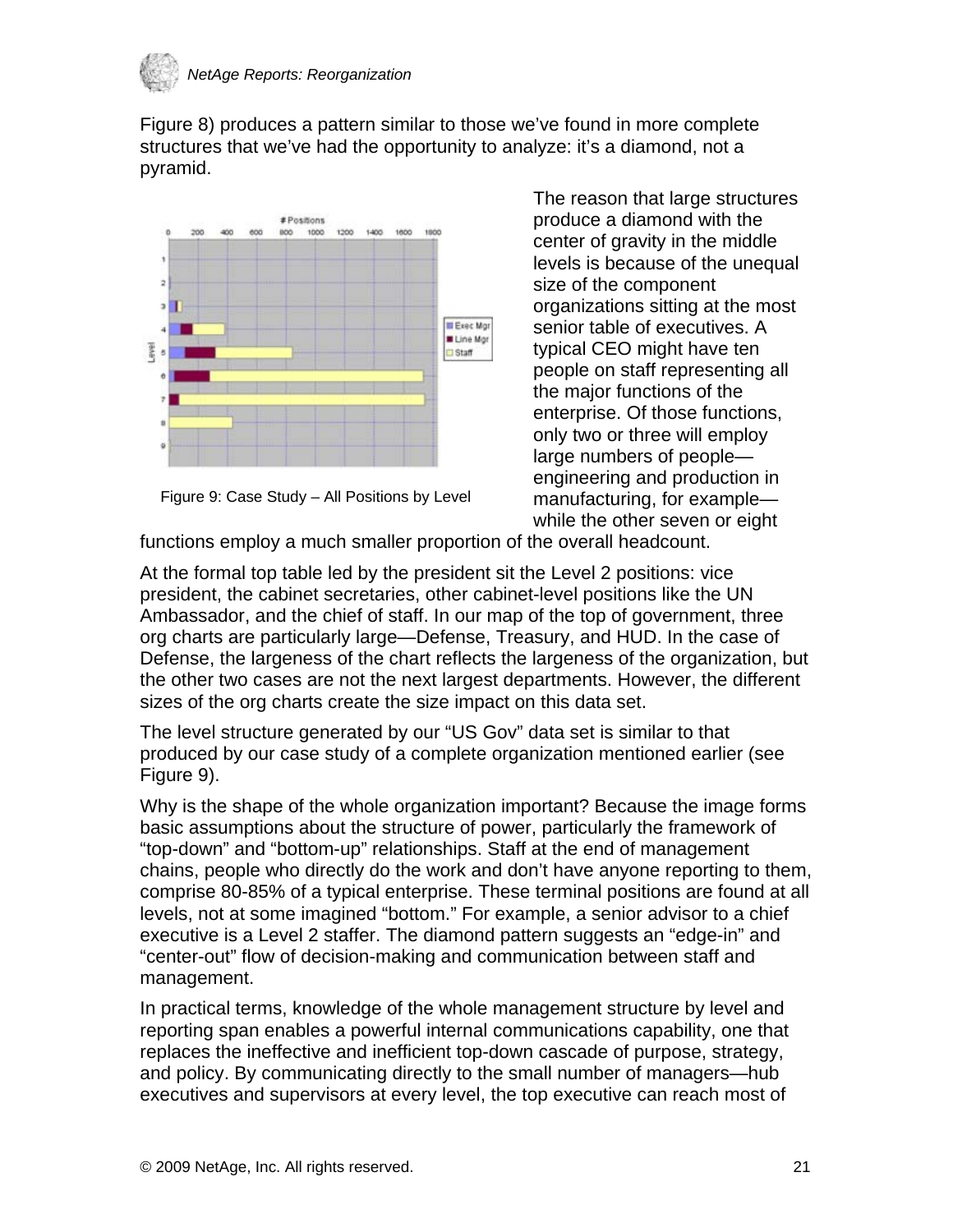<span id="page-21-0"></span>

the organization within two or three links rather through multiple transmissions famous for garbling messages along lengthy hierarchical communication chains.

This, in a nutshell, is how hierarchies can transform into networked organizations without destroying the physical structure of the bureaucratic classification and accountability system. The specialized boxes of bureaucracy are not themselves the problem with hierarchy, but rather the limitations and inflexibility of simple reporting relationships.

It's no secret that hierarchy-bureaucracy, "the system," frustrates everyone from "top" to "bottom." But, everyone is quite literally "part of the problem," part of the very structures that frustrate them. Today, enabled by ubiquitous interactive media, everyone can be part of the solution—which is to just add links.

### **Organizing at the Edge of Chaos**

Early in the presidential contest between the newly-presumptive Democratic nominee Barack Obama and already named Republican John McCain, Elisabeth Bumiller published ["Cast of 300 Advises Obama on Foreign Policy,](http://www.nytimes.com/2008/07/18/us/politics/18advisers.html?_r=1&scp=2&sq=bumiller%20+%20july%202008&st=cse)"<sup>[1](#page-38-1)</sup> to which the New York Times gave page-one real estate. Largely an insightful "who's-who" of his advisers for this delicate area of national concern, the article also offers remarkable portraits of the stark contrast between the organizing styles of two the candidates. One was simple, the other complex. Guess who won.

Bumiller describes Obama's apparatus as a "huge 300-person foreign policy campaign bureaucracy organized like a mini State Department to assist a candidate whose limited national security experience remains a concern to many voters." The article goes on to describe an "infrastructure" of twenty teams that focus on regions (e.g., Asia and China) and issues (e.g., nuclear proliferation). By contrast, Bumiller describes John McCain's approach as "a far smaller and looser foreign policy advisory operation, about 75 people in all, and none are organized into teams."

So there you have it. McCain had direct input from 75 people, an incredibly large "span" of "direct reports" by any organizational measure and an extremely flat organization. No "middle" men or women. Perfect for simplicity and direct communication. McCain, the ostensibly more experienced of the two men in foreign policy, didn't think he needed nuanced views regarding foreign policy, and he didn't get many.

Obama by contrast had a core team of six people managing twenty separate pipelines of progressively synthesized input from advisors with great depth of expertise. Larger teams had their own sub-teams, such as the forty-person nuclear proliferation team organized into eight working groups by Brookings Institution and National Security Council veteran Ivo Daalder.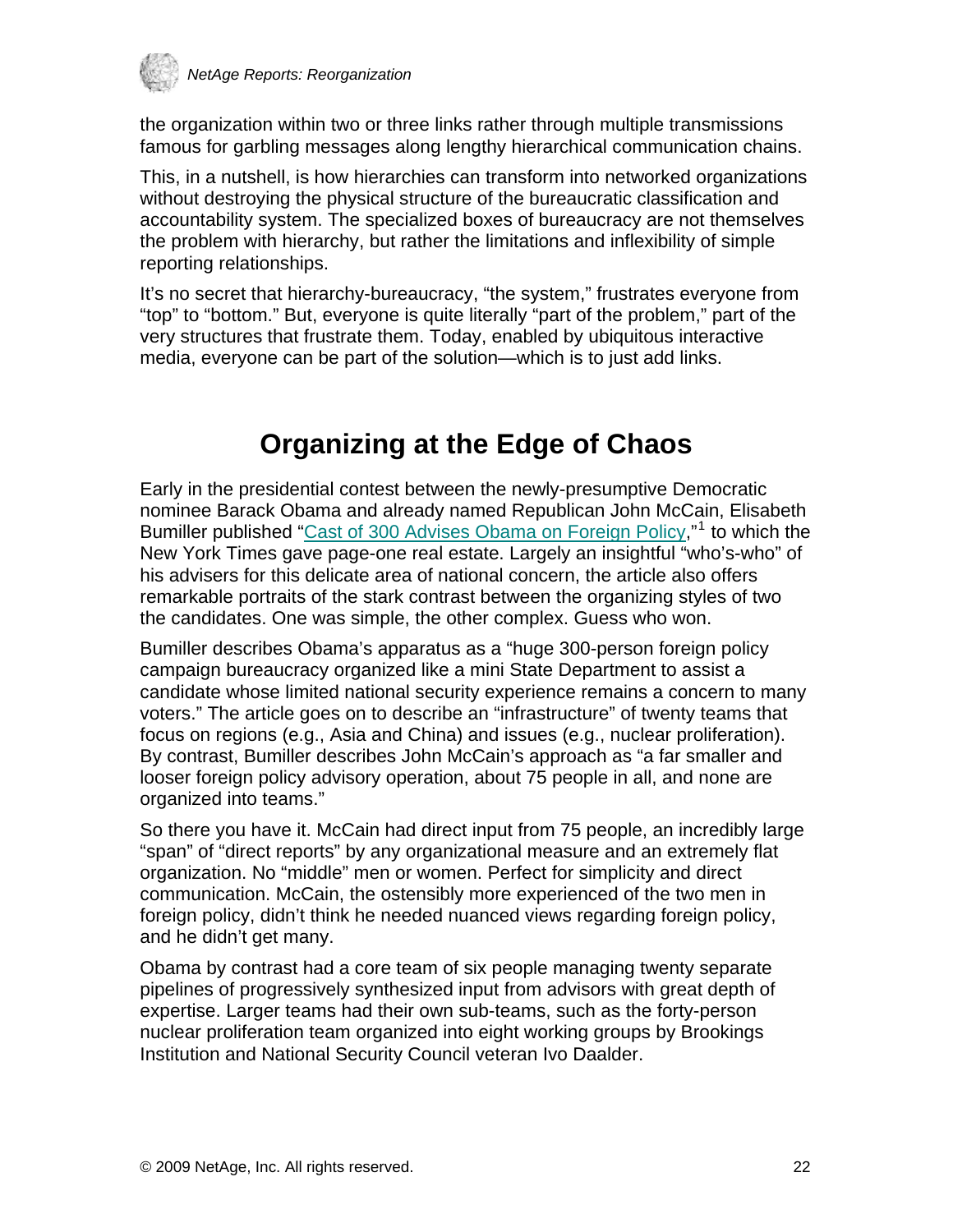<span id="page-22-0"></span>

In network terms, members of these teams are themselves hubs of networks. Thus, each of Candidate Obama's 300 advisors served as a funnel for a torrent of highly nuanced expertise flowing his way.

Compared with McCain, Obama had a smaller number of people reporting directly to him on foreign policy but, and it's a very important but, they connected to an extremely complex organization with many trusted middle men and women. Perfect for making complex decisions. Worth noting also is that this complex hierarchical structure was able to function and learn at the warp-speed required of a presidential campaign.

One subtle message in President Obama's 2009 Inaugural Address is that all of us must face complexity unflinchingly. Complexity is on its own growth curve. We can't stop it, but we can change how we see, understand, adapt to, and employ it. This is a major reason why transparency is so important. For people at all levels to lead effectively and make choices that are informed and wise, both locally and globally, we have to be able to *see* the whole of what we're doing in all its swirling, knotted, twisted, gummed up complexity.

### **Is Flatter Better?**

In this season of reorganization (each layoff, merger, and acquisition precipitates it), how are you facing complexity? Are you reducing or increasing your ability to make good decisions?

For the past thirty years or so, the prevailing wisdom about organizations is this: the flatter, the better. An inch-high and a mile wide. Smash the hierarchy. Nowhere was this more evident than in the corporate press release of the thennew CEO of BP. In October, 2007, Tony Hayward said his company was determined "to improve performance by simplifying how the company is structured and run." While emphasizing that they have the right strategy and resources, he described BP's problem this way: "…we are not consistent and our organization has grown too complex."<sup>[2](#page-38-2)</sup>

To remedy the situation, BP planed to adopt more standardized procedures and reduce the number of management layers from 11 to seven."<sup>3</sup> What major benefit did Hayward expect to gain from redesigning the organization? "… [T]he revenue boost expected from greatly improved operational efficiency over the longer term."

No one would argue that simplification is indeed more efficient, but here's the rub: It's not necessarily more effective.

On the broader point of the benefits of reorganization, we agree: Better organizational design offers enormous competitive advantage. Organization, after all, leverages all other advantages. But did BP engage this challenge with the right frame of mind? Certainly, the study Hayward commissioned that identified "7,500 'operational interfaces' – that is, potential management blockages" was on the right track. Gaining organizational benefits of the type BP's chief desires will not be easy for his or for any other enterprise. Nor is it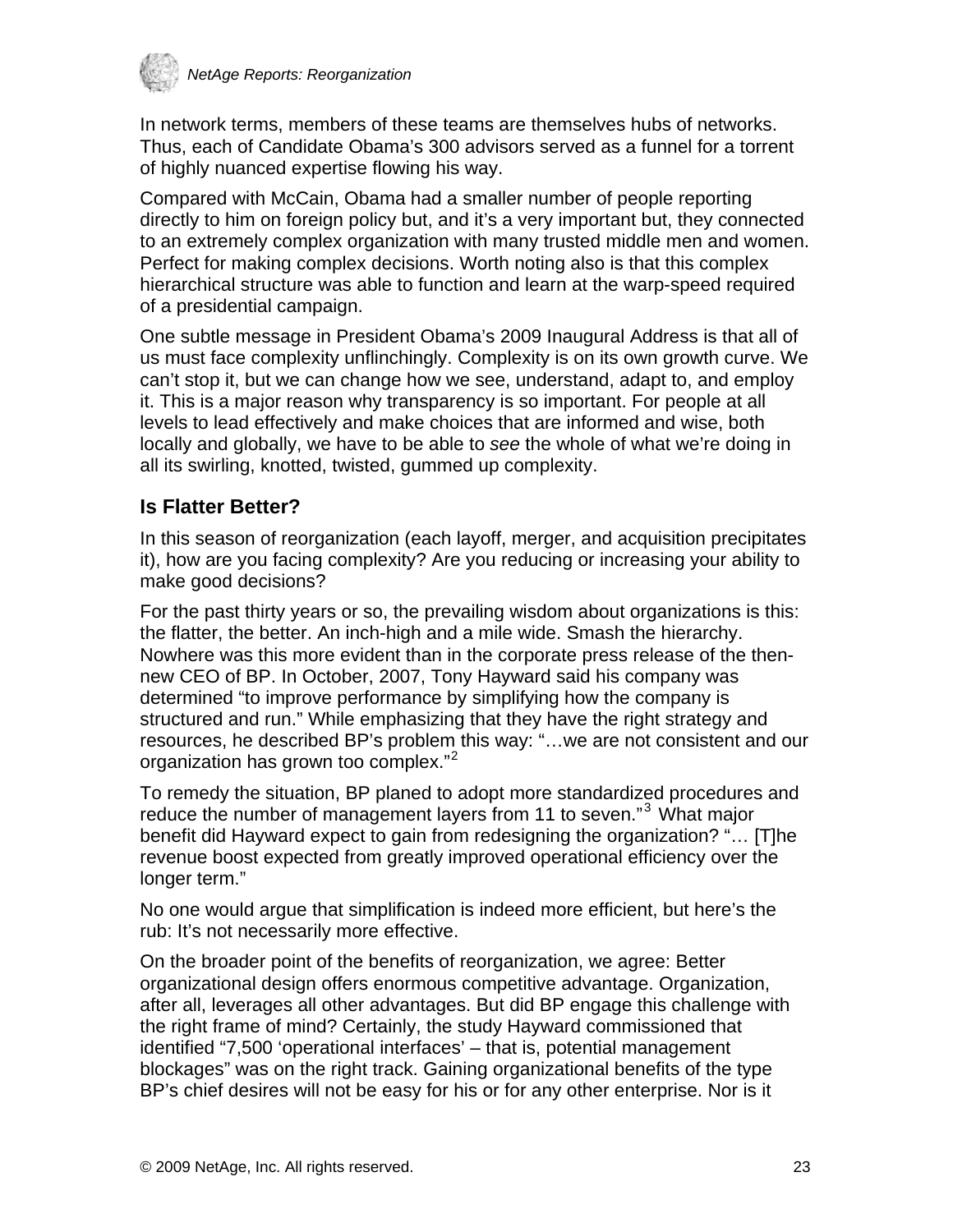

easy to remove four levels in an organization of roughly 100,000 people. Based on our research, it might even be suicidal. It is highly unlikely BP reached its goal.

Dogmatic global mandates, like one that says an organization must have no more than seven levels or that all managers should have ten reports (which a global financial management firm facing layoffs just executed), ignore other realities of business life. The number of levels your organization needs, or the optimal reporting span of your leaders, our research shows, is likely *a function of what those units are actually doing*.

Extensive study of one organization's structure shows that some parts of organizations are shallow, others deep—depending on what they're doing. Groups whose primary need is to **communicate** call for shallow structures that allow them to quickly spread messages; units engaged in **complex decisionmaking** require deeper structures that accommodate more specialization. The best structure fits the work at hand.

Our conclusions come from a detailed investigation of "Eleum," our pseudonum for one highly complex organization, the key 5000-employee unit of a global enterprise similar to  $BP^4$  $BP^4$ , along with a variety of smaller pilot studies that we've conduced. Likewise, our findings are consistent with our preliminary analysis of the senior levels of the U.S. federal government inherited by the Obama Administration (See NetAge Report #2, Analysing the Organization as a [Network\)](http://www.netage.com/pub/whpapers/NAReports/NARpt02-analysis.html).

Over a four-year period, we analyzed Eleum's formal hierarchy of who-reports-towhom. We mapped its organization chart as a simple network of nodes and links, drawing our data directly from its HR system. Looking at what we found, we developed this hypothesis:

*An organization seeks to minimize communication pathways while maximizing its capacity for complex decision-making.* 

Organizations are islands of relative order in seas of chaos that stretch far beyond local horizons. Suddenly storms erupt—thanks to revolutionary technologies, unforeseen competitors, safety accidents, world events—that bring chaotic change. Such storms are gaining strength and blowing in more often. In response, enterprises find the old order shaken up and in urgent need of reorganization. Comes then the time, as it has with the economic tumult of 2008, the need for all of us to decide how to rebalance order and chaos.

Our purpose is to help you decide whether flatter is indeed always better for organizations. Or, do some circumstances call for deeper, more complex organizations? If so, how do you decide?

We derive principles from looking at hierarchical structure in detail, so you can apply them to daunting challenges we all face, both inside and outside government. The same analysis and principles help small organizations inside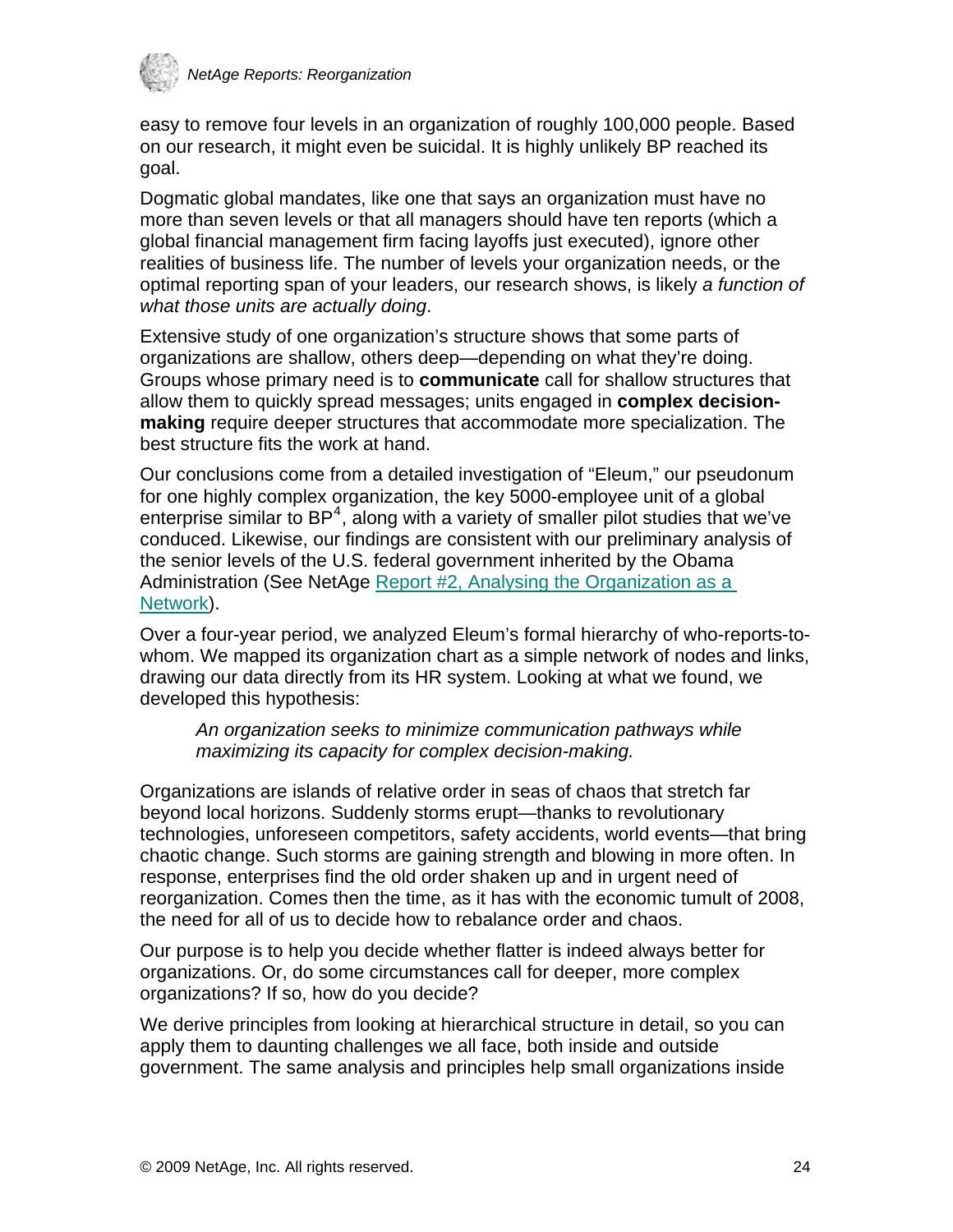<span id="page-24-0"></span>

and outside big organizations optimize their own structures to fit their local situations.

### **Between Order and Chaos**

Networks ripple. A small decision here plays out as major activity elsewhere in the web of people and positions. Big effects arise from many small movements. Abstractions at a large scale become everyday local juggling acts for managers and staff across the hierarchy.

Organizations need order *and* stability*,* flexibility *and* creativity (see Figure 10). The structure must provide sufficient constraints to maintain integrity *and* enough freedom to innovate and adapt. Sufficient sameness and commonality have to mix with requisite variety and difference. Otherwise, the organization is either completely moribund or a total madhouse.



#### **Figure 10: Complementary Capabilities**

Executives struggle to manage these contrasting forces. They find themselves simultaneously bringing some things to center and pushing other things out, simplifying in some places, "complexifying" (if that were a word) in other places. They push for more collaboration over here (perhaps to better deliver services) and more competition over there (perhaps to control costs).

From the early dawn of the field of information sciences, its thinkers like Claude Shannon, Norbert Weiner, and Nobelist Herbert Simon have regarded organizations as "communication systems." At the same time, the first generation of systems scientists (including Ludwig von Bertalanffy, Kenneth Boulding, and James Grier Miller) considered organizations prime examples of complex systems—living systems—like cells and organisms.

Today's cross-disciplinary scientists call organizations "complex adaptive systems." These *whole* systems comprise interrelated *parts* that are also adaptive entities, ones that are able to learn from experience, to change and to evolve. Emergence is what happens when they generate new *levels* of order, a property essential to complex systems. John Holland frames this elegant process simply in the title of his book, *Emergence: From Chaos To Order.*[5](#page-38-2)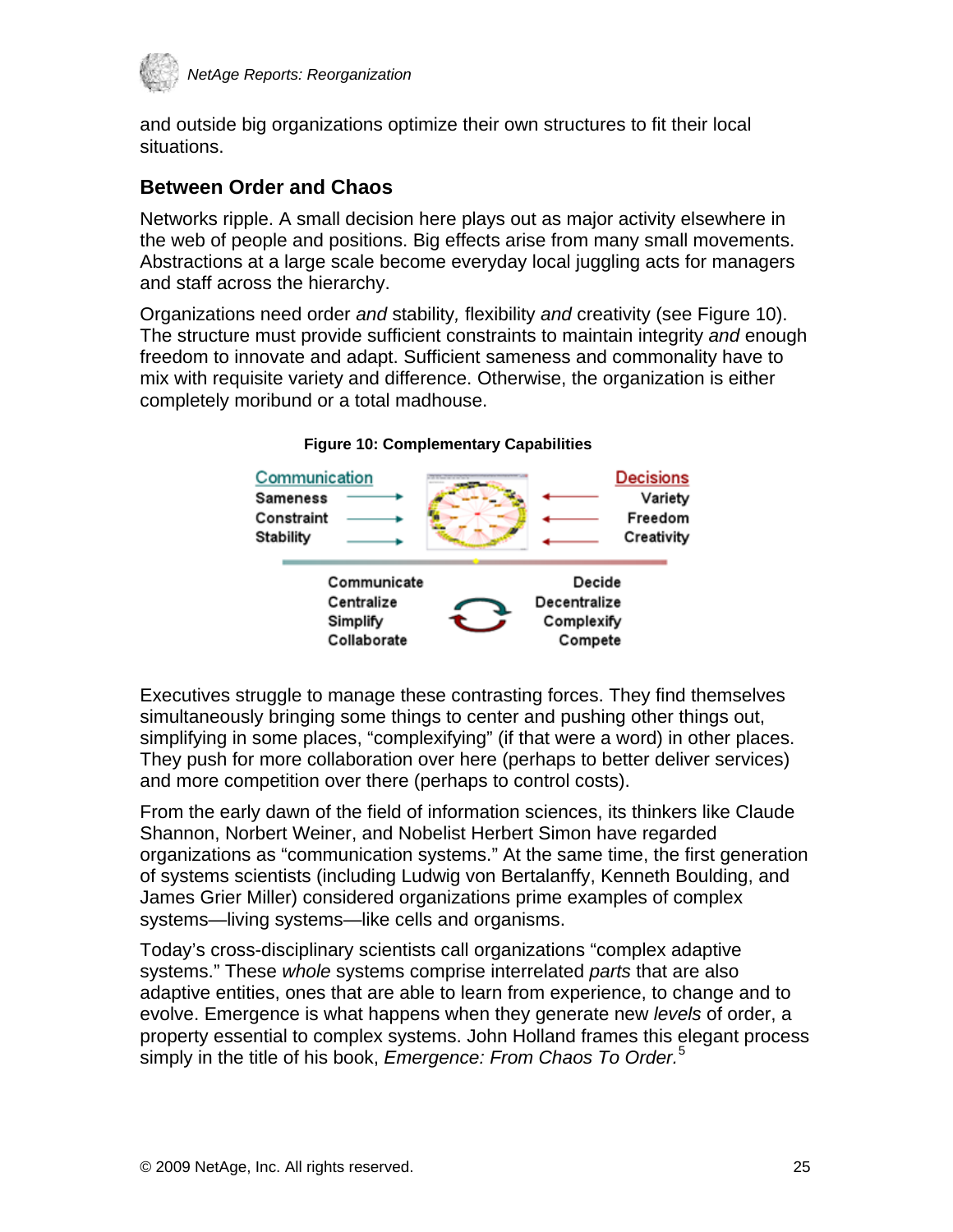<span id="page-25-0"></span>

As complex systems, then, organizations need to consider whether they have the "requisite variety" internally to meet the variety that is ever-growing in the external world.<sup>6</sup> How does "requisite variety" translate into organizational [language? It means taking typical organizational decisions such as hiring](#page-38-2)  [different people with more specialties in more places. By increasing the number](#page-38-2)  [of people in a particular function, widening the variety of positions, and](#page-38-2)  [encouraging the voicing of differing ideas, the organization invites some relative](#page-38-2)  ["chaos" into its orderly world, which, by its very nature, ultimately requires](#page-38-2)  [restructuring to accommodate it, to bring back more order.](#page-38-2) 

Order itself, however, is not the final objective. The purpose is not to squeeze out as much chaos as possible, but rather to maintain just enough without losing order. The trick is the right balance between order and chaos.

Yaneer Bar-Yam,<sup>7</sup> president of the [New England Complex Systems Institute,](http://www.necsi.org/) describes the delicate point this way: "[The] balance between highly random and highly ordered motion is characteristic of the behavior of complex systems." MacArthur Fellow Stuart Kauffman, one of the founders of the [Santa Fe Institute](http://www.santafe.edu/), makes a similar point, pushing the balance towards maximum variety. Complex systems, Kauffman says, seek "an ordered regime, near the edge of chaos."<sup>[8](#page-38-2)</sup>

### **Communication and Decision-Making**

Leaders *make* decisions then *communicate* them. Most executives depend on their organizational hierarchies to gather information, formulate options, offer recommendations, and make final decisions. Then they turn around and use the formal reporting lines as their primary conduits for distributing the official goals, strategies, policies, procedures, and other steers from the top. These directives eventually land in the laps of line managers who lead staff teams. This method of intelligence-gathering is changing, of course, with the rise of alternative input channels, largely the rapid dissemination of Web 2.0 technologies.

Regardless of how they gather and "promote" information to the executive level, organizations swing between decision-making, a comparatively complex process, and "decision-telling," which depends on communication. Hierarchies need to accommodate both: a capacity for high-complexity decisions communicated along the shortest possible paths.

Which brings us back to organizational structure:

- *As they seek to optimize communication, organizations tend to centralize. The bigger the span, the fewer the levels, the shorter the communication paths.*
- *To cope with complex decision-making, organizations tend to decentralize. The smaller the span, the greater the number of levels, the greater the capacity to make decisions.*

In simplest terms: to communicate, flatten the structure—reduce the number of levels—and enlarge the size of the teams. To make better decisions, deepen the structure—increase the number of levels—and make the teams smaller. In the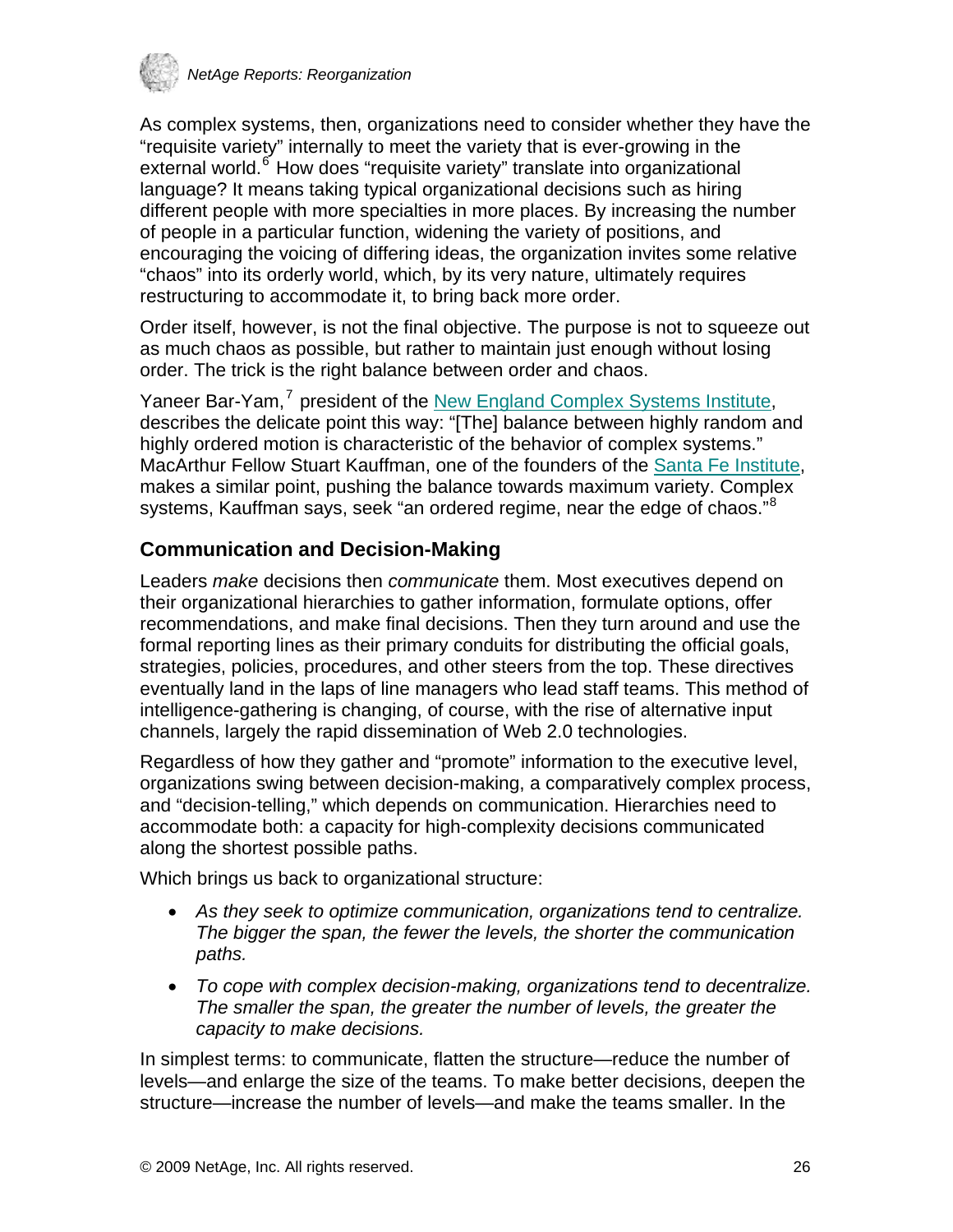

coming world, organizations will morph as needed to accommodate the pressing needs of the moment.

The dynamic of communicating and decision-making carves a hierarchical landscape that is high in some places, low in others. Many-tiered mountains of small decision-making teams optimized for complexity, like Obama's foreign policy operation, are scattered through low-elevation plains of large teams transmitting strategies, standards, and procedures, like his much flatter communication operation. Extreme flatness, such as the McCain foreign policy operation, tend more toward chaos than order and likely was one source of his organizational problem.

Overall, organizations need to accommodate added decision-making capability while becoming even smarter about communicating. How can they do this?

The answer lies in how they mix the ingredients of organization size, reporting span, and number of levels. The twin dynamics of communication and decisionmaking provide the mixing agent.

#### **Systems for Communicating**

In social networks, "six degrees of separation" are said to connect any two random people in the world.<sup>[9](#page-38-2)</sup> In organizations, one degree separates each level: One link, one degree of separation.

Teams are ideal vehicles for communication. They are two-level organizations, a manager and his/her direct reports just one degree, one link, apart. Communication distance doesn't get closer than one degree, whether in networks of family, friends, or coworkers. Every manager in the hierarchy has a one-degree team, a star-shaped cluster of closely related positions. A hierarchy is an interlocked set of one-degree management teams.

From a larger perspective, messages stream down the hierarchy of reporting links, a progressively articulated tree like any wide-area communication system. In cable transmission networks, for example, signals cascade from the "head end" (Level 1) through high-capacity trunk lines (Level 2) into lower-capacity branches (Level 3) and feeder lines (Level 4), finally "dropping" a thin wire to your home (Level 5). By analogy, the CEO is the head-end source of signal and content with managers in between "repeating" and "amplifying" the source transmissions who ultimately "drop" the messages at the "homes" of the staff.

Left to itself, the communication imperative will drive an organization to extreme centralization, a flat, star configuration of all one-degree links connected to one all-powerful manager – the McCain model. While this may be fine for an organization of five, it is problematic for a group of fifty or seventy-five, to say nothing of five hundred or five thousand and higher orders of magnitude.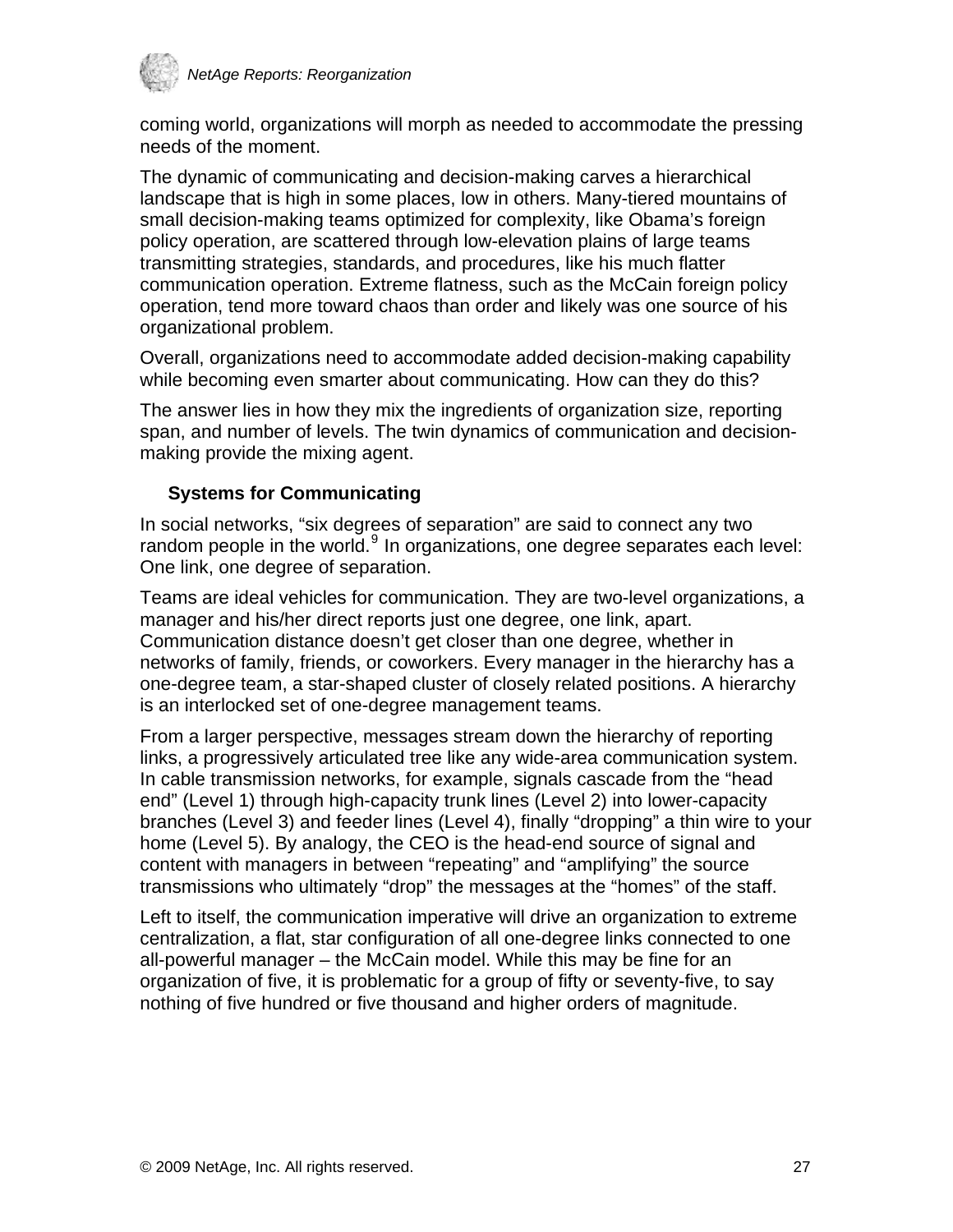### *NetAge Reports: Reorganization*



To see how a structure optimizes for communication, imagine a "regular hierarchy" the same size as Eleum's. By regular hierarchy, we mean that each manager has a fixed span, in this case six direct reports (approximately the same as Eleum's average manager span of 5.8). A regular hierarchy of

this sort is valuable for purposes of contrast to the real case because it represents most people's idea of what a hierarchy looks like—in profile, a pyramid (See Myth #1 in [NetAge Report #2](http://www.netage.com/pub/whpapers/NAReports/NARpt02-analysis.html)). It is also easy to illustrate the interplay of the three basic metrics (size, span, and level) with a regular hierarchy.

A tree with a span of six requires six levels—five degrees of separation—to accommodate our target organization size of 5247, Eleum's total number of employees in this dataset.<sup>10</sup>A tree with a span of ten needs only five levels to get [to the 5000+ number. A squatter, wider pyramid with plenty of room to spare, it](#page-38-2)  [contrasts with an organization that has a fixed span of three per team, which](#page-38-2)  [needs nine levels \(a taller, skinnier pyramid\) to reach the same organization](#page-38-2)  [size.](#page-38-2) $11$ 

In Figure 11, we show a large group of engineers with similar specialization titles (e.g., Operations Engineer<sup>[12](#page-38-2)</sup>), an example of structure tuned to communication. Hyphenated titles (e.g., Operations Engineer-Facility A) often indicate a secondary reporting relationship elsewhere in the organization. Here, the large hub team aids the transmission of common standards, policies, and procedures. It also helps to circulate best practices for a group of experts. The leader acts more as the hub of a small community of practice than the maestro of an orchestra.

**Figure 11: Big Teams** 



#### **Systems for Making Decisions**

Our primary everyday tool for tackling complex problems is analysis. "Breaking down" the problem divides something complicated into smaller, more digestible portions that may in turn be further divided. In organizational structure, this problem-solving capability shows up in the preference to differentiate and create more levels.

Bar-Yam points out how organizations respond as complex systems:

"As the collective behavioral complexity at the scale of an individual increases, the branching ratio of the control structure becomes smaller and smaller so that fewer individuals are directed by a single manager, and the number of layers of management increases. The formation of such branching structures allows an inherently more complex local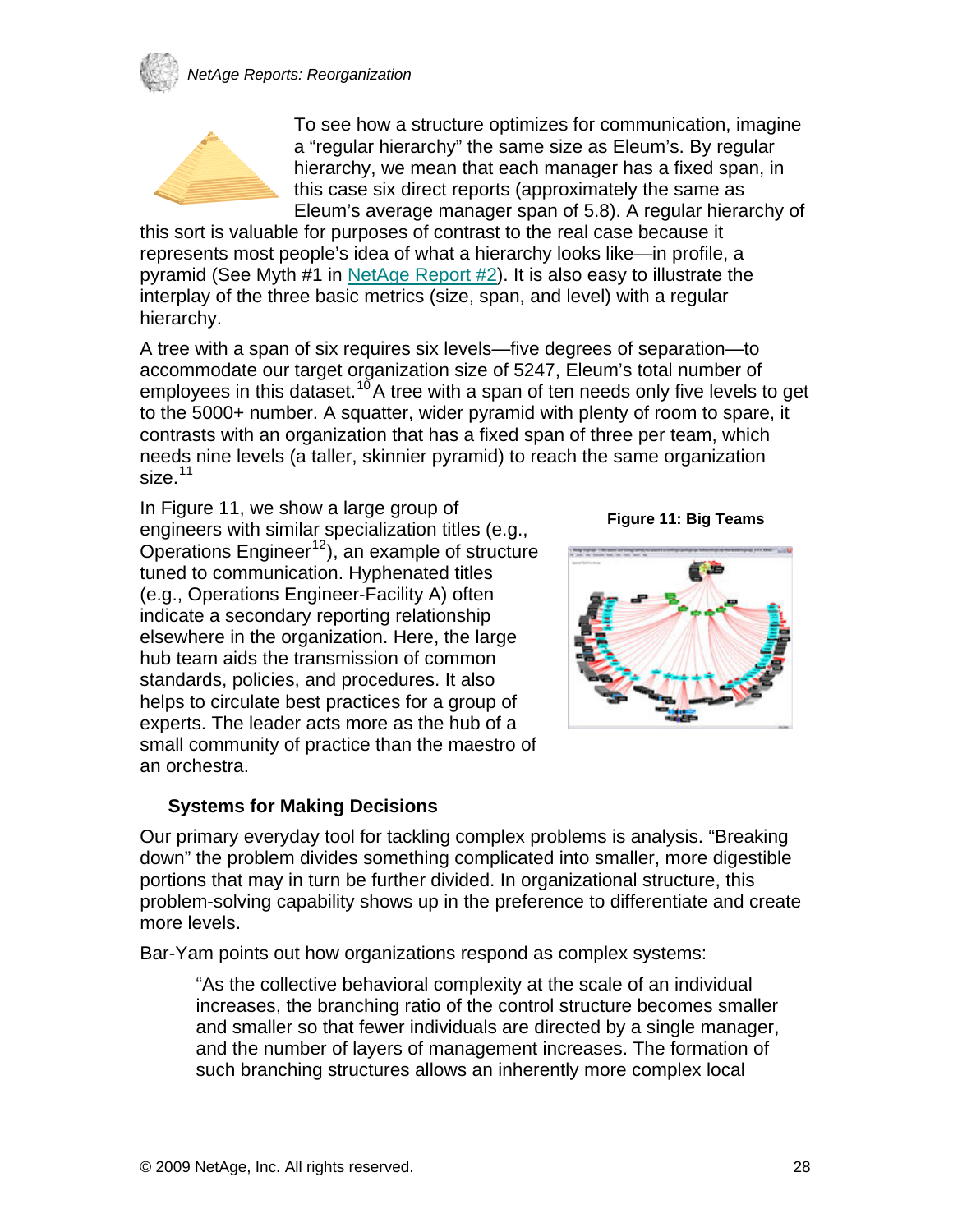

behavior of the individuals and a larger complexity of the collective behavior as well."<sup>[13](#page-38-2)</sup>

When complexity increases and an organization needs to make more decisions, it tends to decrease span and increase levels. Here, the hierarchy acts like a giant "decision-tree," a method used by operations researchers to analyze complex choices. At the top (Level 1) is the final decision to make (e.g., allocation of resources among major projects), with branches (Level 2) to each of the major option areas. Operations researchers map out successive levels of branching and analysis within each option until they have calculated all alternatives and values. The more complex the choice, the more (dizzying) decision branches they need to map.

How should a problem-solving organization of twenty-five handle difficult decision-making tasks, the ones that require hard technical evaluations and lots of different specialties? What "depth" of organization will make it easiest for them? It is likely to be more effective with three or four levels of positions than it is as a two-level team. The communication cost of this arrangement, however, is that some positions are now two and three degrees of separation from the boss, increasing the principal complaint against hierarchy.

In Figure 12, we give an example from Eleum that illustrates a more articulated decision-making structure. A large group of engineers, sporting a variety of specialties and roles in their titles (such as architects, planners, process engineers, technology specialists), is organized in small teams within specialized departments. Here the leader is likely managing an interdependent set of specialized professionals who need to work together to produce the required output. The maestro analogy is appropriate for this type of organization.





Left to itself, the complexity-only imperative drives an organization to ultimate reductionism and extreme decentralization, a single chain of command dropping from position to position, in Eleum's case, 5000-some levels. While single-person reporting chains of two or three degrees are surprisingly common, mile-deep vertical chains are hardly a great way to structure larger organizations.

But the trend is clear: organizational growth and larger size invariably require more levels, which inevitably increase the degree of separation among positions. More levels are on their way. And, once they've arrived, levels don't go away easily.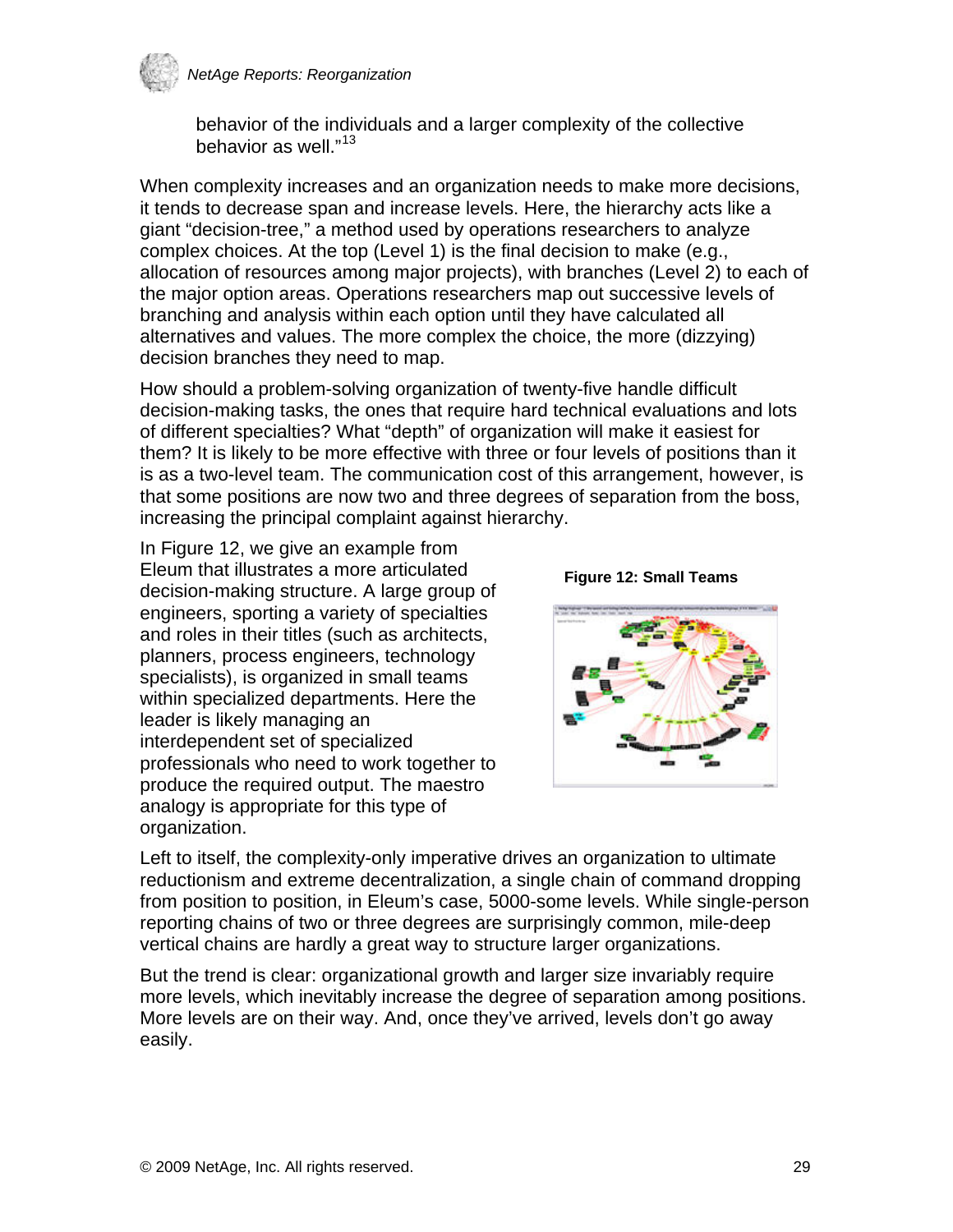<span id="page-29-0"></span>

### **Back to Reorganization**

We opened our prior NetAge Report that analyzes the top levels of the US Government with this proposition:

Imagine that the standard mental model of organizations held by the vast majority of people, as we're postulating, is really wrong, an epidemic distortion of reality. No wonder our large organizations don't function very well, that bureaucracies rapidly grow out of control, and that frantic steering from the top seems to have so little effect. While people like to think the hierarchy is irrelevant, it is nevertheless unavoidable.

Without knowing any better, we seek an "ideal" flat regular hierarchy, seek to avoid "worse cases" of deep, detailed bureaucracies, and settle for something in the middle, a hierarchy-bureaucracy that is "the best we can do."

Insights from study of hierarchies as networks can be brought to bear on significantly improving people's ability to collaborate in large-scale structures. We must truly do "the best we can do" to develop the smart 21<sup>st</sup>-century networked organizations we so desperately need.

How might these results help answer the question we pose at the beginning: Is flatter better?

The risk an organization faces with a drive to eliminate levels is that it will severely damage its capacity to manage complexity. By shrinking levels in the push to optimize for communication, it may become too simple. Reducing levels—by chopping out managers and gathering people into ever-bigger teams—means more centralization. To take out multiple levels you will have to significantly change the size and distribution of spans.

BP may be correct in its overall diagnosis that its organization is too complicated and hard to manage, that its departmentalized specializations have grown beyond the capacity to communicate. Perhaps BP's CEO, Tony Hayward, believes this will take his enterprise too far into the "hot zone" of decentralization, causing its leaders to attempt to manage too much variety requiring too many decisions. Adjusting the overall balance back towards the "cooler zones" of communication may be the right strategic design strategy.

But, potential suicide for a BP—or any large organization with properties similar to Eleum's—is an ill-considered global mandate that overrides organizational design choices at the local level. Any imperative that forces sub-organizations to flatten and pushes teams to expand regardless of local circumstances is, in light of our analysis, foolish.

It's smarter to give global guidance without inviolable imperatives. Ideally, create an accurate map of the whole so you can make local organizational decisions in a common context.

Organizations should not homogenize their zones of communication and decision-making capabilities. Understand, then enhance and improve them.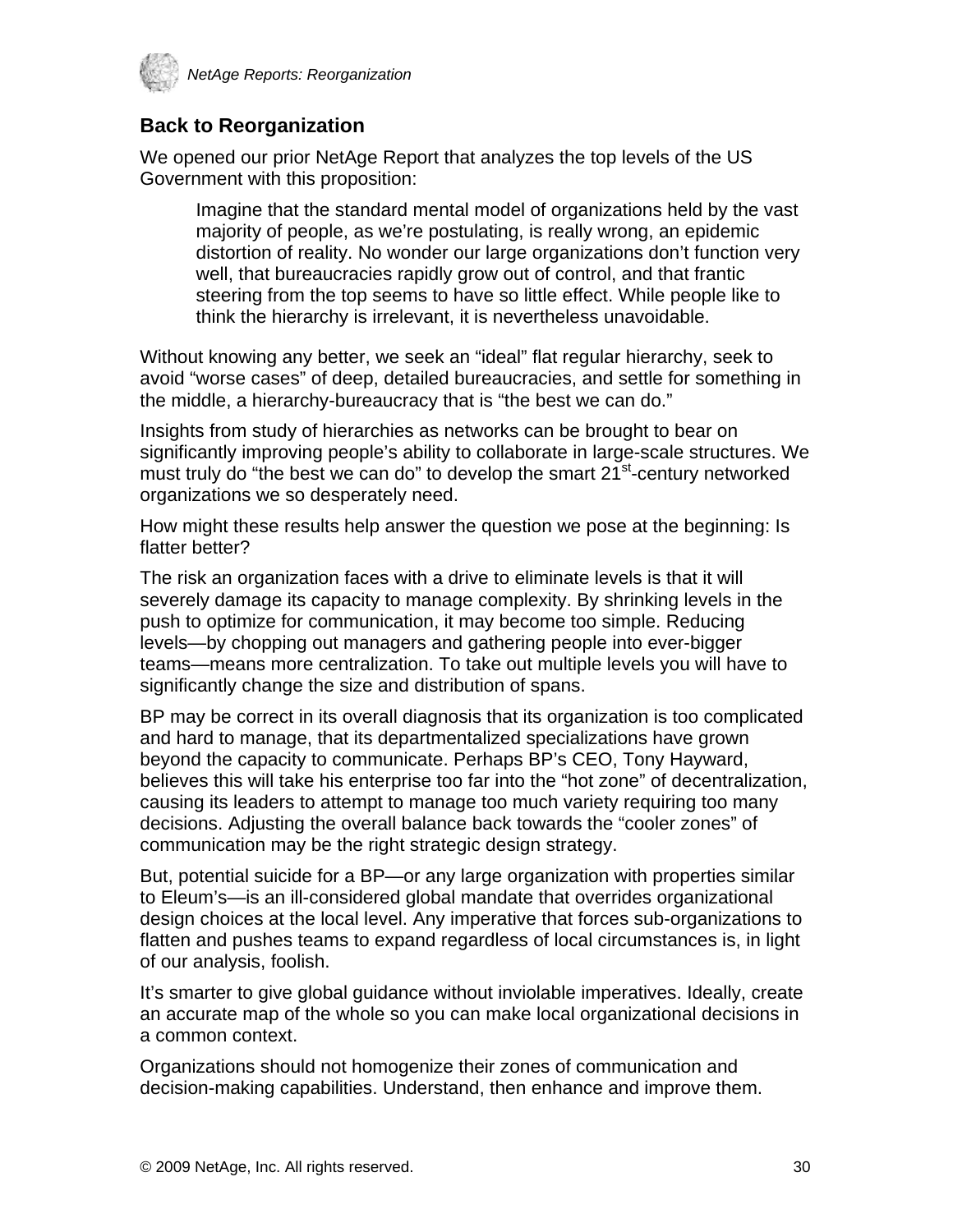<span id="page-30-0"></span>

Hierarchies are not governed from or by the top. Rather, governance emerges from the network of teams—large and small—that result from myriad local design choices. These choices have been made over the years and are being made every day by leaders at all levels.

This is how change happens, little snippets of organizational evolution in action.

Organizations—know thyself!

### **How to Reorganize Virtually**

At the end of December, 2008, President-elect Obama's pick for Secretary of State, Hillary Clinton, made two critical picks of her own, naming dual deputy secretaries. James Steinberg, who served in the Bill Clinton administration as deputy national security adviser, will oversee foreign policy issues while Jacob Lew, Office of Management and Budget Director in the same administration, will have responsibility for day-to-day operations.

The decision to create two deputies signals a reorganization of the State Department. Naming two deputies is not only a departure from the current organization at State, but it is highly unusual with regard to all the current departmental org charts. Notably, however, two deputy chiefs of staff in the Executive Office of the President, Mona Sutphen and Jim Messina, were in the first wave of staff picks in mid-November. These actions are part of the impending *"physical reorganization"* of government, changes made by adding, moving, and merging boxes on an org chart. And that's the way most reorganization happens—by rearranging the boxes.

During the same pre-Christmas news cycle, the transition team announced another kind of reorganization, naming a new White House Task Force on Working Families to be led by Vice President Biden. This coordinating body includes the secretaries of Labor, Health and Human Services, Education, and Commerce, along with the directors or chairs of the National Economic Council, Office of Management and Budget, Domestic Policy Council, and the Council of Economic Advisors. The task force connects existing leadership positions—and by extension their organizations—into a new configuration, an example of the *"virtual reorganization"* of government. Instead of moving boxes, virtual reorganization connects them.

### **The Imperative to Reorganize and Its Impossibility**

The imperative to reorganize has never been stronger. In 2009, widespread reorganization is driven by the economic crisis, which touches all sectors, and the presidential transition, which touches most of them. A sudden and drastic retrenchment throughout public and private sectors creates *de facto* reorganizations and painful readjustments where fewer people are left to do more work (to say nothing of a growing pool of experienced people out of work). And,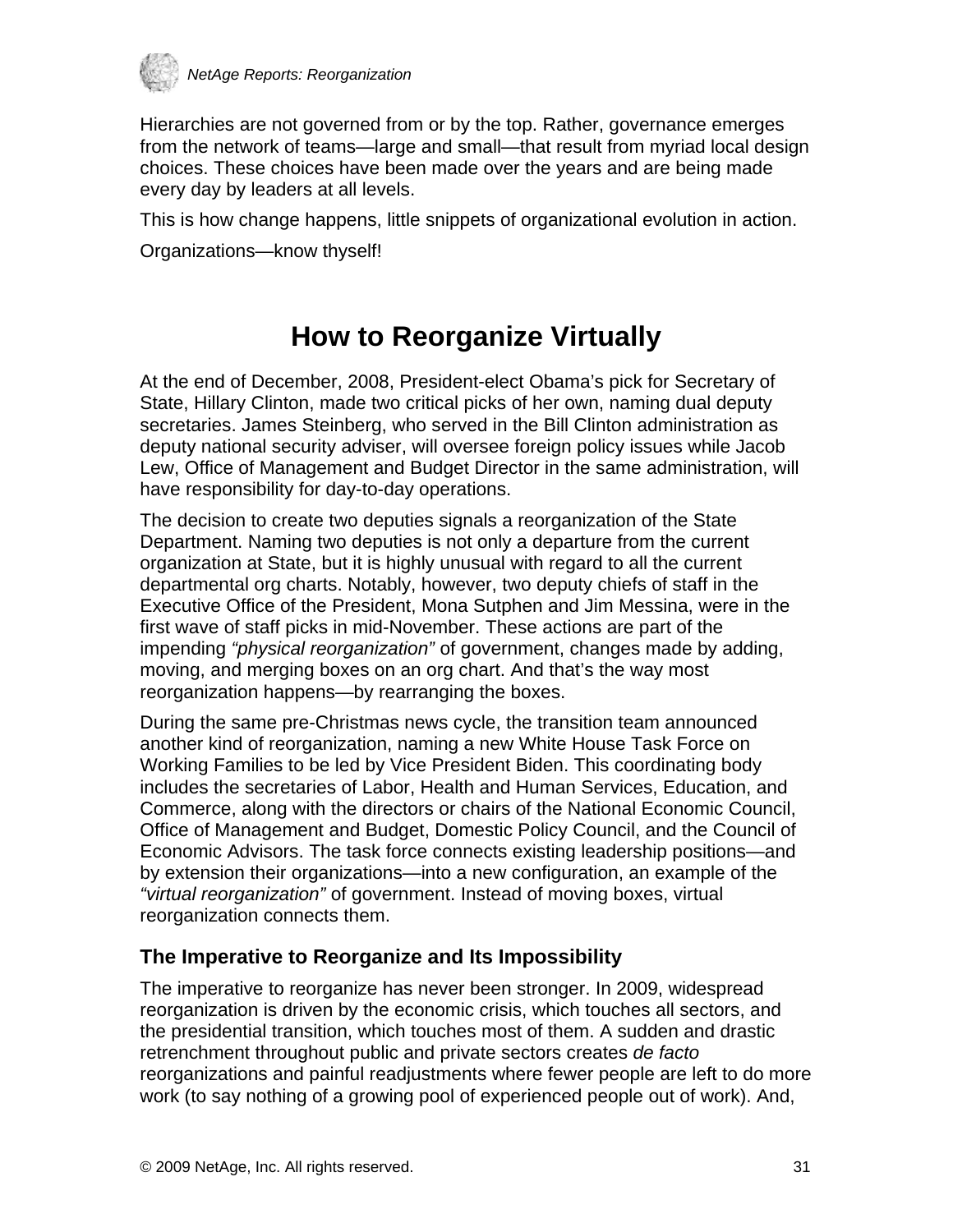<span id="page-31-0"></span>

as Barack Obama takes his seat in the Oval Office, many anticipate transformations, read reorganization, in government as well.

While the new administration heralds momentous changes in governing, it also confronts an intractable organizational structure, albeit full of highly-competent and well-meaning people. As the economic crisis unfolds, this scenario will play throughout the public and private sectors as new leadership and old face the same reorganization imperatives and impossibilities.

"Virtual reorganization" is a response to the need to quickly reorganize a rigid structure designed to change slowly. The term seems to have been introduced in 2000 by then-GSA Administrator David Barram, an "e-gov" (as in electronic government) visionary who spearheaded the President's Management Council's development of Firstgov.gov. Now [USA.gov](http://www.usa.gov/), and still run by GSA, this webbased portal to the government was set up to serve diverse audiences of citizens, organizations, government employees, and visitors. At the time of its launch, Barram make the bold claim that virtual reorganization would "make the physical reorganization of government unnecessary."

As part of its 2004 Presidential Transition Series, the IBM Center for The Business of Government published ["Government Reorganization: Strategies and](http://www.businessofgovernment.org/pdfs/SistareReport.pdf)  [Tools to Get It Done](http://www.businessofgovernment.org/pdfs/SistareReport.pdf)," outlining four driving forces for reorganization: "To make government work better, to save money, to enhance power, and to address pressing problems."

The report's author, Hannah Sistare, who at the time of its writing was executive director of the National Commission on the Public Service, charts the course of reorganization strategies over the  $20<sup>th</sup>$  century, tracing four historical approaches: Commissions, Presidential Reorganization Authority, Executive Branch Reorganization Staff, and Congressional Initiatives.

Bottom line is this: It is really, really hard to reorganize the physical structure of government by shuffling, merging, and separating organizational units.

In the report's third section, "Government Reorganization for the  $21<sup>st</sup>$  Century" Sistare also uses the term "virtual reorganization," referring to two approaches: "Virtual Reorganization through E-Government or by Coordinating Councils" and "(Physical) Reorganization by Commission or via Legislative Authorization." Like Barram, Sistare points toward threading existing structures together through network-like overlays. No box-movement or elimination required.

We agree. Virtual reorganization is a simple and effective way to gain organizational advantage. Here we set out three strategies for achieving it.

### **Strategies of Virtual Reorganization**

The three virtual organizing strategies that we see emerging are: (1) egovernment, from both external and internal perspectives; (2) coordinating councils and communities of practice; and (3) collaboration with virtual teams of leaders.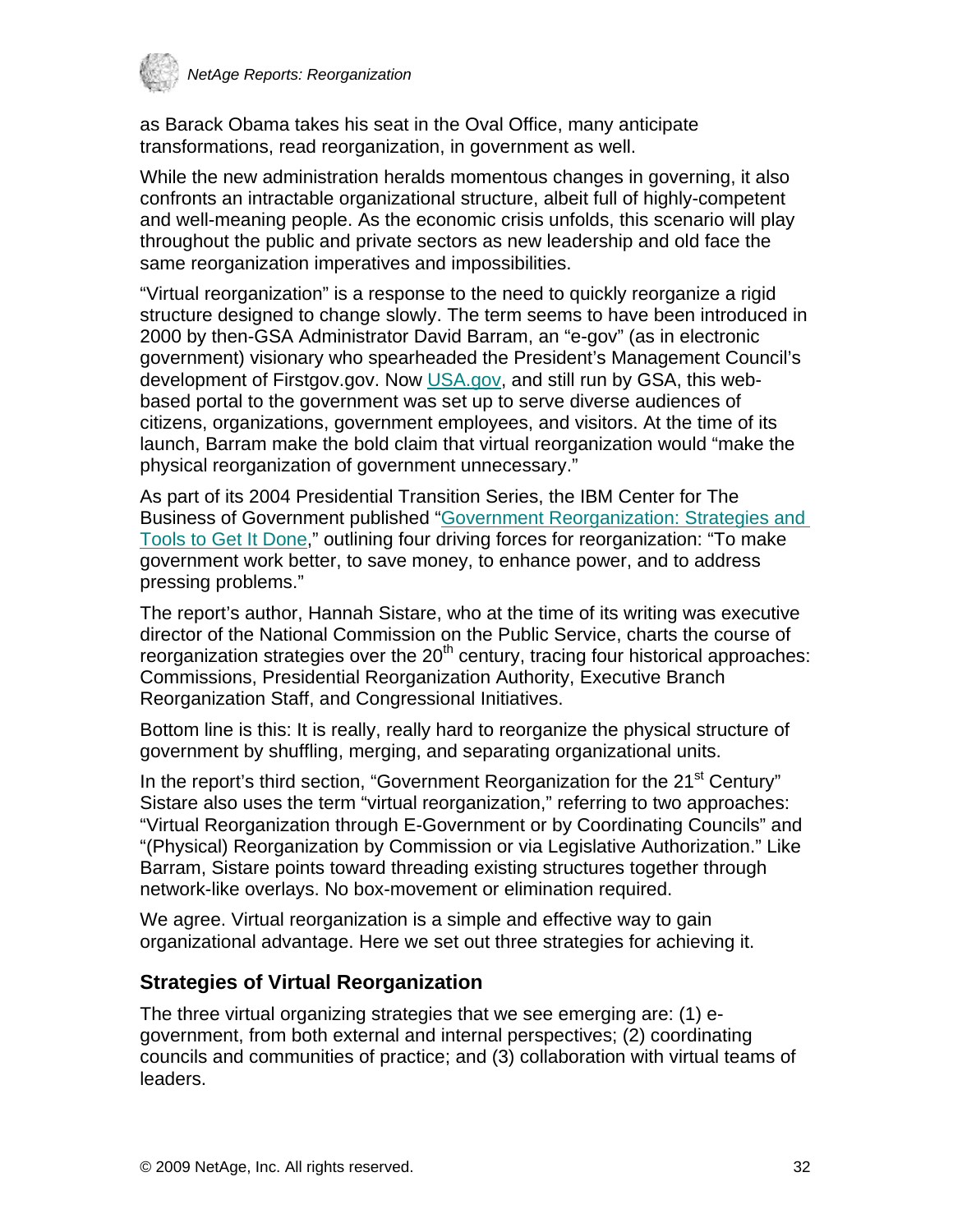

### **Strategy One: Implement e-Government, Externally and Internally**

E-government (e-gov) is the term most commonly associated with the idea of virtual reorganization. Already implemented externally, the e-gov strategy has demonstrated the enormous potential of putting an easy-to-use lens on top of the government maze of functions. Sistare characterizes the e-gov strategy as a user-friendly "citizen's portal" to government services, citing the example of Barram's (now) [USA.gov](http://www.usa.gov/) site. This external virtual reorganization allows user to look from the outside into specific points of contact within the government.

Likewise, the "Google for Government" law provides external transparency into government. The bipartisan [Coburn-Obama Bill](http://www.netage.com/economics/gov/googleGov.html) was the first law Barack Obama introduced when he came to the Senate. Officially the "Federal Funding Accountability and Transparency Act of 2006," it directed OMB to create a searchable database of almost \$3 trillion (in 2007 dollars) in federal grants. The legislation called for tracking contracts, earmarks, direct payments, and loans by January 1, 2008. OMB made its deadline (see [www.USAspending.gov](http://www.usaspending.gov/) for the result of this important piece of 21st-century legislation).

This e-gov spending-tracking capability should be put to immediate use in following the now over \$3 trillion (end of 2008) in principally financial-rescue funding, and the many billions more in stimulus spending slated for 2009. Such insight into where our federal dollars are being spent not only adds to transparency and trust, but it also has the potential to engage many more minds in understanding how the whole program works, its interdependencies, and how it can be improved—quickly.

While *external* e-gov helps people outside by masking the complexity of government through a service-oriented user-friendly interface, *internal* e-gov helps people working for the government manage, not mask, the inescapable complexity of the real government. Internal e-gov offers an array of information and knowledge management services that support—and make more transparent- -the inner workings of government.

One example of the internal egov strategy is reflected in a range of US Army services supporting people in their many organizational roles. The "Teams of Leaders (ToL) Communication Wheel" was developed as part of the "Teams of Leaders Handbook" and depicts the emerging service-oriented framework for the Army's multitude of internal information and knowledge miloritiation and Khowledge<br>management services (Figure Figure Figure 13: ToL Communication Wheel

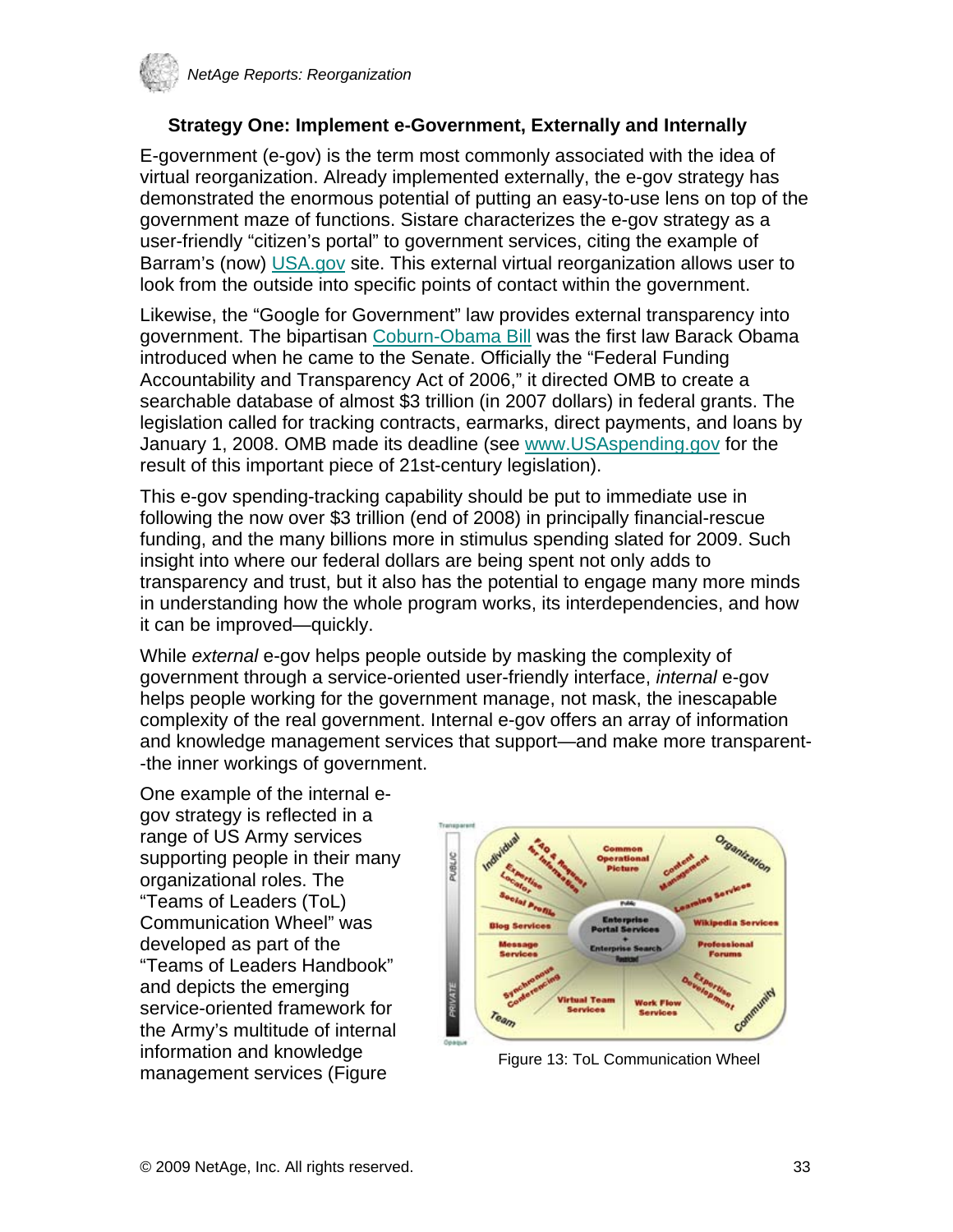

13). The wheel segments services according to four types of customers, four roles in which people have internal information needs:

- Individuals,
- Organizations,
- Communities, and
- Teams

In more progressive information and knowledge management organizations, technologies may change beneath while the service-oriented user interface continues to improve at the surface. This same service framework can apply throughout government, or to any large enterprise growing its internal capability. A technology-supported path to virtual reorganization internally and externally is the foundation for the successful use of the other virtual reorganization strategies.

#### **Strategy Two: Institute Coordinating Councils and Communities of Practice**

Emerging as the leading fix for the ever-increasing complexity of government, the creation of coordinating councils and communities of practice represent the second strategy for virtual reorganization.

Matrix organizations are relatively primitive forms of virtual reorganization that show up in unusual places. An early and persisting example is the Joint Chiefs of Staff, a "coordinating council" that has been baked into the institutional structure of the Defense Department through matrix reports.

Examples are councils like the President's Management Council of Deputy Secretaries and other COO-type positions. A "coordinating council" established by 2004 legislation is the Office of the Director of National Intelligence, that coordinates an "intelligence community" of sixteen intelligence agencies. Also indicative of this trend is the new charge handed to Carol Browner in her Executive Office assignment to link energy, climate, and environmental functions.

The new VP-led White House Task Force on Working Families layers over the hierarchy in three ways: as a network of cross-organizational links (Figure 14), as a tree of coordinating organizations (Figure 15), and as (Figure 16) people sitting at the same leadership table. The screenshots taken from our digital map of the government structure show three views of the same network.

Such federal government councils are formal, issue-based, cross-organizational networks. And early signs indicate their role and number will expand greatly in the Obama administration.

In contrast to e-gov strategies that sort out underlying complexities for users with a service overlay, the coordination strategies require an accurate map of the organizational topography to enable smart network coordination. If not visible and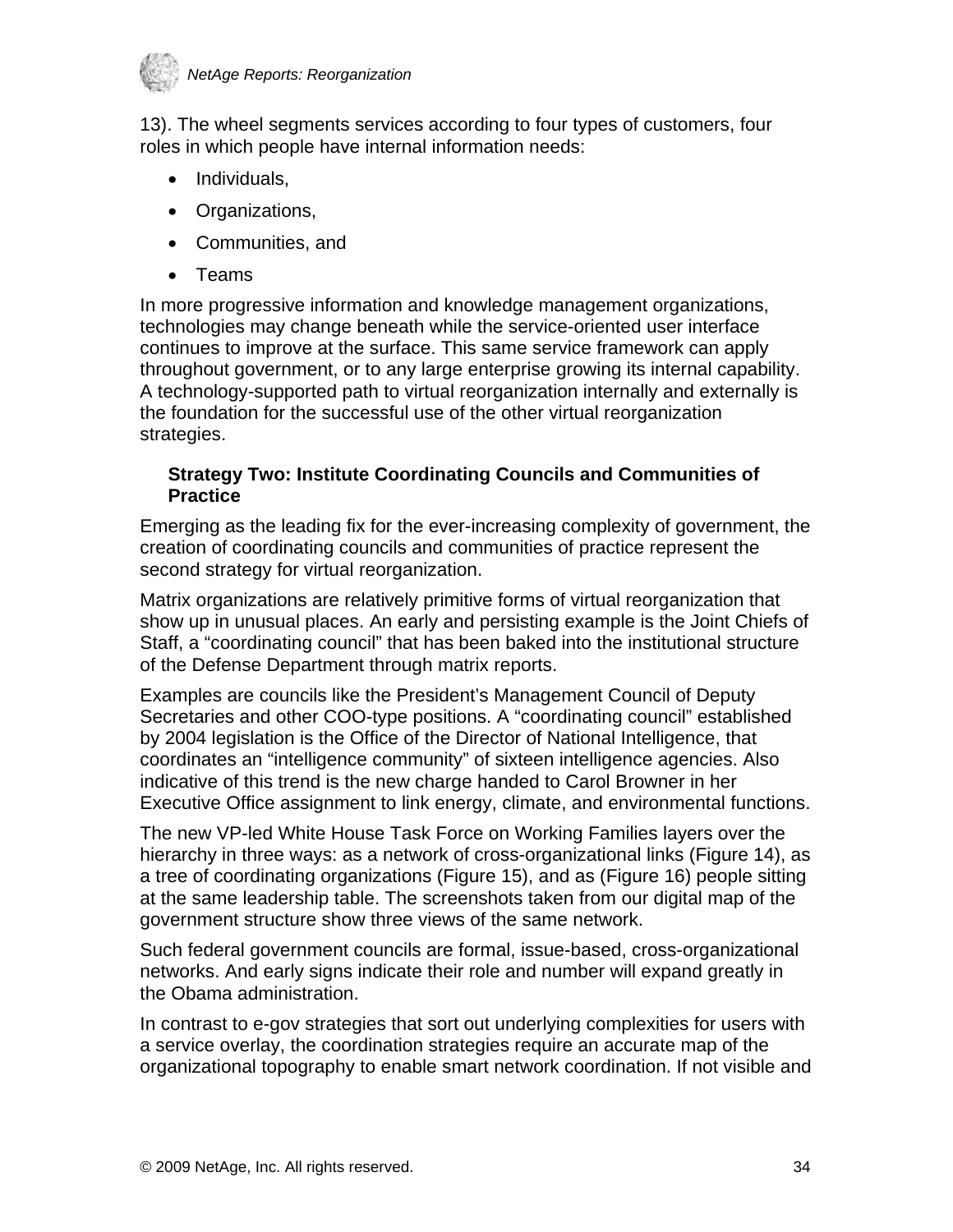

mapped, these overlapping networks will sow confusion rather than plant guidance and encourage collaboration.

Coordination does not mean control; rather, it points toward influence and reciprocal leadership. A coordinating network respects the independent nature of its members while seeking to increase fruitful cross-links. When done properly, it results in better functioning, lower cost, more power, and/or the ability to quickly address a pressing problem. For such approaches to be successful, members need a shared mental model of themselves as a coordinating body and of the larger context in which they seek coordination.

Unfortunately, many cross-government coordination efforts attempt to function with flawed "organizational awareness" of the hierarchical topography. **Organizational** awareness complements the military imperative to maintain "situational awareness" of the physical environment. All governments, with



Figure 15: Task Force in tree view of organizations



Figure 16: Task Force in leader view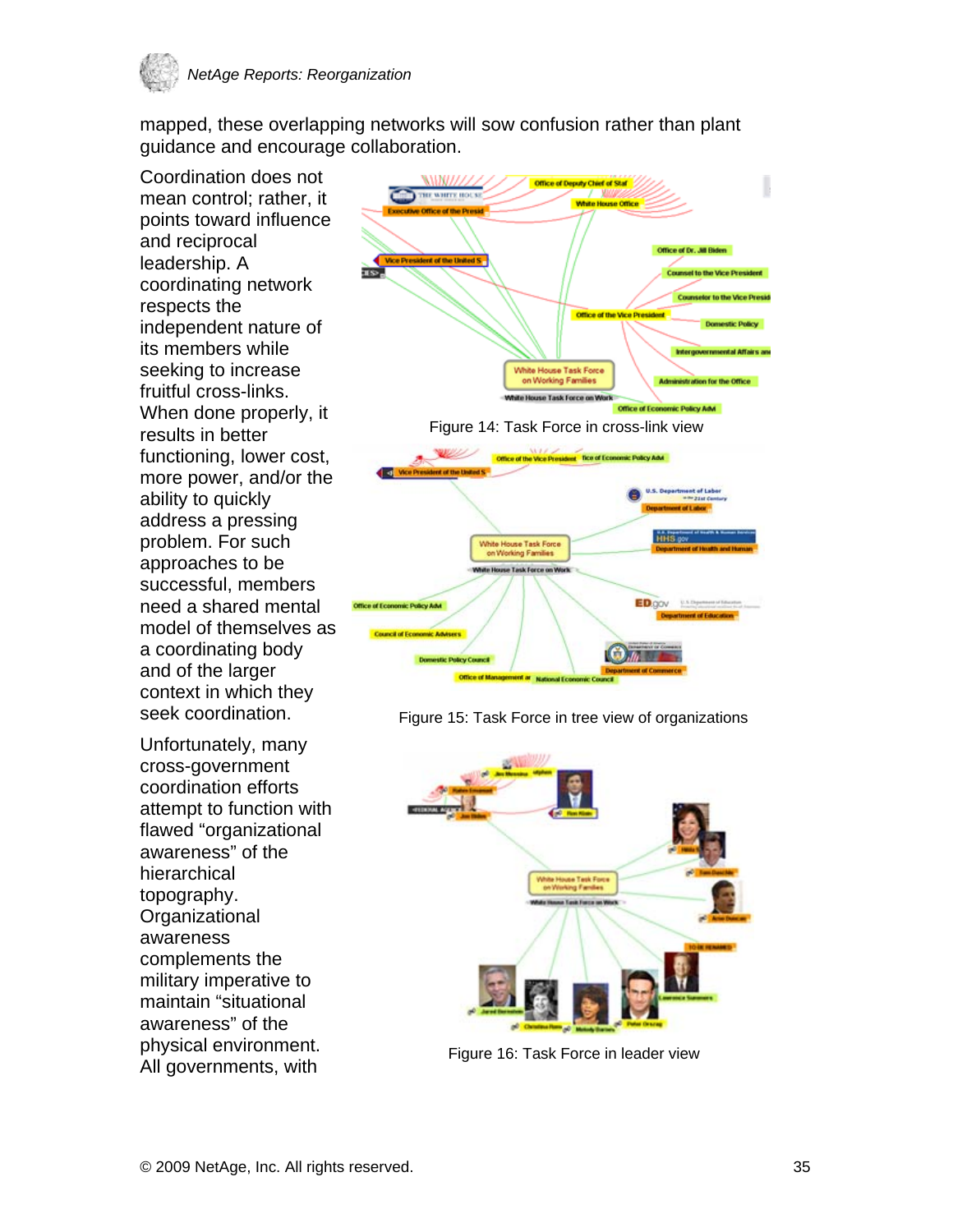

their rooted, physical boundaries from large (national) to small (local) scales, contain both organizational and physical topographies.

Coordination "czars" (in our view, a poor, misleading term that unfortunately has gained common parlance) and councils can be used throughout the government hierarchy at all levels—even, importantly, across levels. Here, the Google Earthlike map of the bureaucratic topography can serve as a common framework for layering on any combination of coordination networks. A "digital org chart" easily tracks these network layers along with the changing physical topography of the government.

Councils are *centralized* coordination structures. There are also complementary structures of massive *decentralized* cross-organizational coordination, seen in the use of social media to support functional and issue-based online "communities." Prominent among these is the Army's extensive array of professional forums, well illustrated by ["CompanyCommand.com.](http://companycommand.army.mil/)" The commitment and enthusiasm of those involved in this cross-Army effort are reflected in its homepage description: "a grass-roots, voluntary forum that is by and for the profession with a specific, laser-beam focus on company-level command. By joining, you are gaining access to an amazing community of professionals who love Soldiers and are committed to building combat-ready teams."

[Intellipedia](http://en.wikipedia.org/wiki/Intellipedia) is another example of virtual reorganization that taps the wisdom of the inner crowd through the use of user-generated media. Shared across the US intelligence communities, this wiki runs on two levels of security and access. If the intelligence community can offer itself up as a virtual organization, then we have to believe that any part of the government can.

Through forums, wikis, blogs, facebooks, and other social media engaged for organizational purposes like these two examples, the "edge-in" mass of people in the organization gains a voice, exchanges information, and rapidly solves problems. The combination of these two approaches to coordination—the "center-out" coordinating council approach together with an "edge in" community of practice approach—is the network equivalent of hierarchy using both "topdown" and "bottoms-up" approaches to coordination.

### **Strategy Three: Stimulate Collaboration with Virtual Teams of Leaders**

Between the large abstract organization and the concrete individual person doing a specific job lays the small organizational workhorse, the team. Driven by the same forces transforming hierarchy and bureaucracy, teams are under reinvention in the 21<sup>st</sup> century. A combination of new technology and advances in understanding human behavior result in a new kind of high-performing small group: the "team of leaders" that works virtually.

Teams are everywhere in organizations. A hierarchy is, by definition, a nested team of leaders. Everybody has a manager and is part of the management team formed by the group that reports to that position, whether those sharing the same boss are explicitly recognized as a team or not. Executives lead multi-level teams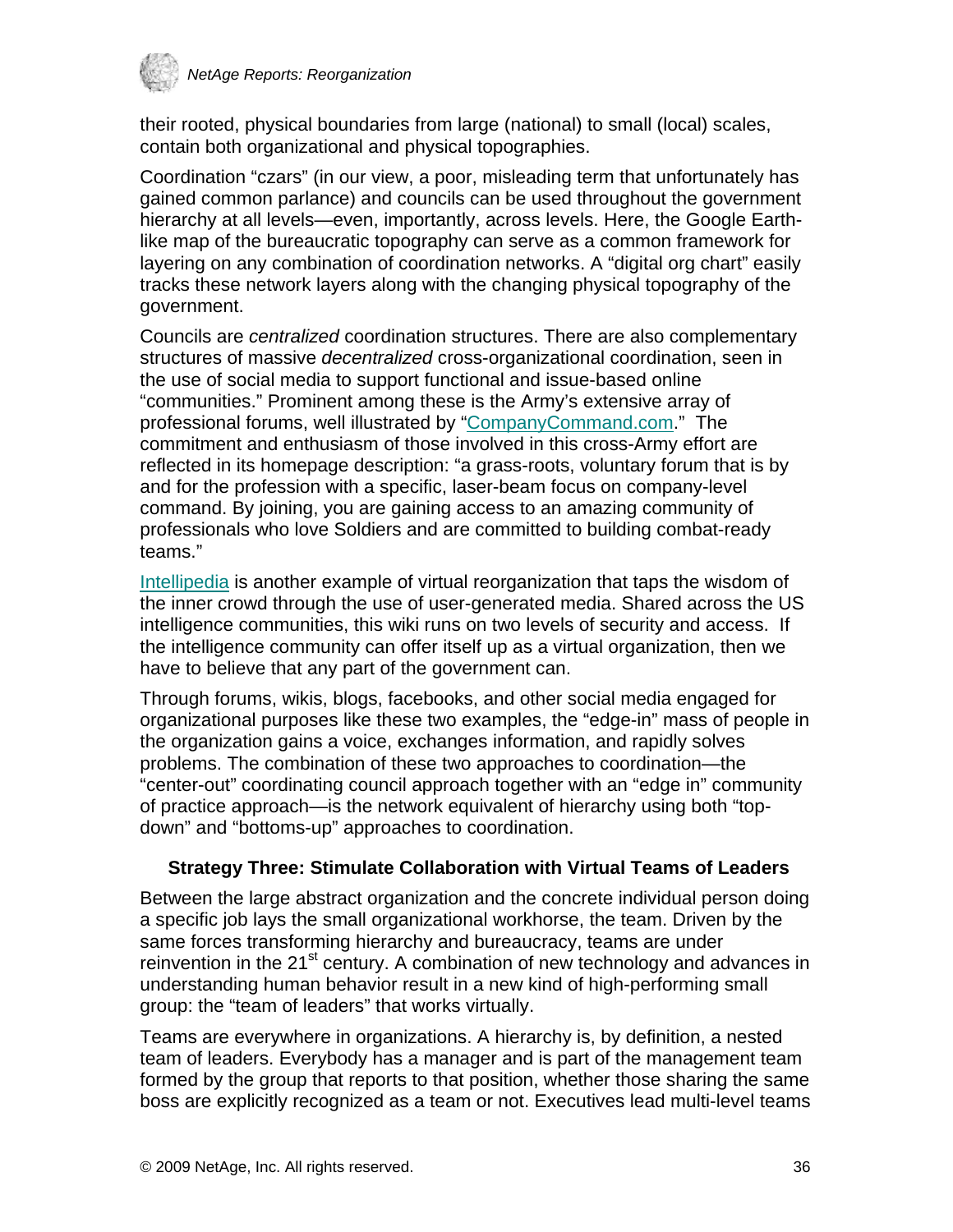<span id="page-36-0"></span>

of teams. Everyone works in teams—even the board of directors and the cabinet of the United States.

The new wave of virtual reorganization has spawned countless more teams, particularly virtual ones that cross boundaries of space, time, and organization. Many people are now members of multiple teams simultaneously. People working at higher levels tend to be on multiple teams. "Team hubs," someone who holds roles in many teams, are likely to be found at every level, just like "hubs in the hierarchy".

The government offers an interesting example of virtual reorganization at the team level in its "Joint, Interagency, International, Multinational" (JIIM) teams. Such groups reach across radically diverse organizational lines, sometimes with no common root, comprising, for example, US combat forces in Afghanistan, that work with NATO, the other nations with forces stationed there, NGOs, local tribal leaders, and the Afghan government, among others.

The Obama Administration has indicated an expanded role, budget, and headcount for the State Department in leading America's reengagement with the world, a position long-supported by the (old and new) Secretary of Defense, Robert Gates. Most of these new State positions, and many existing ones, will be reconfigured into JIIM teams, some of short duration, some slated to become permanent. It is essential that these teams learn the new behavioral rules of working virtually and collaboratively. Failure leads to dysfunction while success enables a level of performance and collaborative capability unachievable by traditional hierarchical, face-to-face teams.

Internal e-government information services support a wealth of collaboration tools at the most effective point of getting something done, where a team of people has common purpose. Creativity is charged with the virtual ability to bring in expertise wherever it is located and thus power innovation within the team.

We must emphatically restate what we've written in so many other places: the benefits of virtual work and collaboration do not flow from technology but rather from the new behaviors needed to work in and across networked organizations. Perhaps the most important of these behaviors is expanding leadership beyond the hierarchical model. Without changed ways of working and leading, technology is poorly applied and often destabilizing, destroying capability rather than creating more efficiency and effectiveness.

### **Process of Virtual-to-Physical Reorganization**

Virtual reorganization strategies are not either-or approaches to improved governmental design. Rather the strategies form a development sequence of increasing capability at both large and small scales of organizational structure. Together, these strategies create a process that runs from e-gov to concrete reorganization by traditional means.

1. An e-strategy establishes an increasingly capable technology, information, and knowledge infrastructure that enables its own species of virtual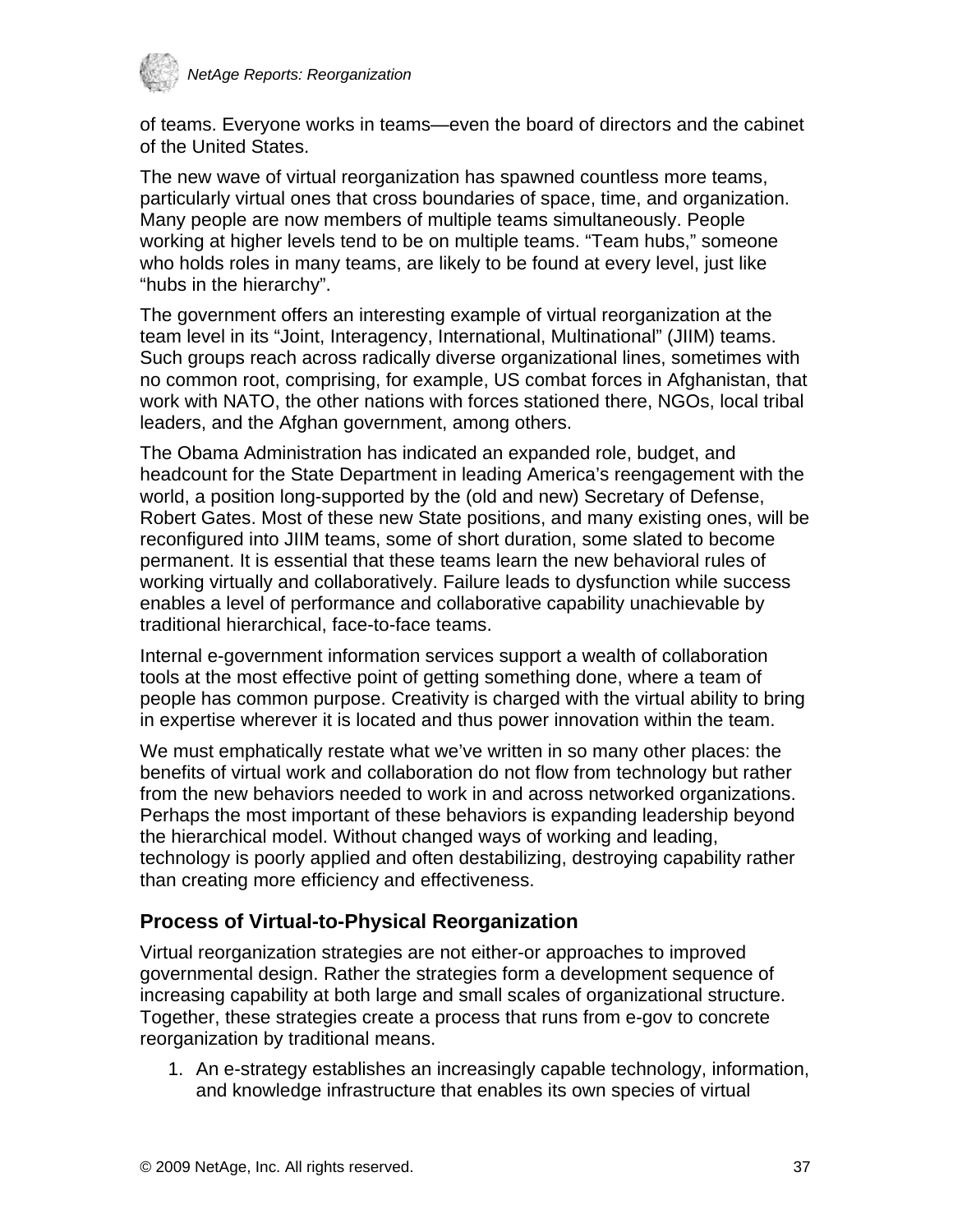

reorganization (e.g., user interfaces) while at the same time generating an environment for the growth of other strategies.

- 2. Coordination adds networked organizing elements to the hierarchy through centralized coordination councils and decentralized communities of practice. This increases problem-solving interactions at both the macro and micro scales of the organization.
- 3. Collaboration through teams supercharged with interactive technologies and the richly-linked, people-centered knowledge environment enable high performance across space, time, and organizational boundaries. This gets cross-boundary reorganization into the work-stream itself.

Ultimately, commissions of 21<sup>st</sup>-century government can build on the experiments, pilots, and successes of virtual reorganization to develop the case for significant physical reorganization by executive authority. Legislation is the last stop for making the most significant and long-lasting reorganizations, ideally structural changes well-honed and tested in earlier virtual processes of reorganization

All these strategies are sure to be in play in the early years of the Obama administration and will touch everyone wherever they work as the economic crisis that erupted in 2008 unfolds—and, with some good organizational thinking, will resolve more quickly than otherwise would be the case.